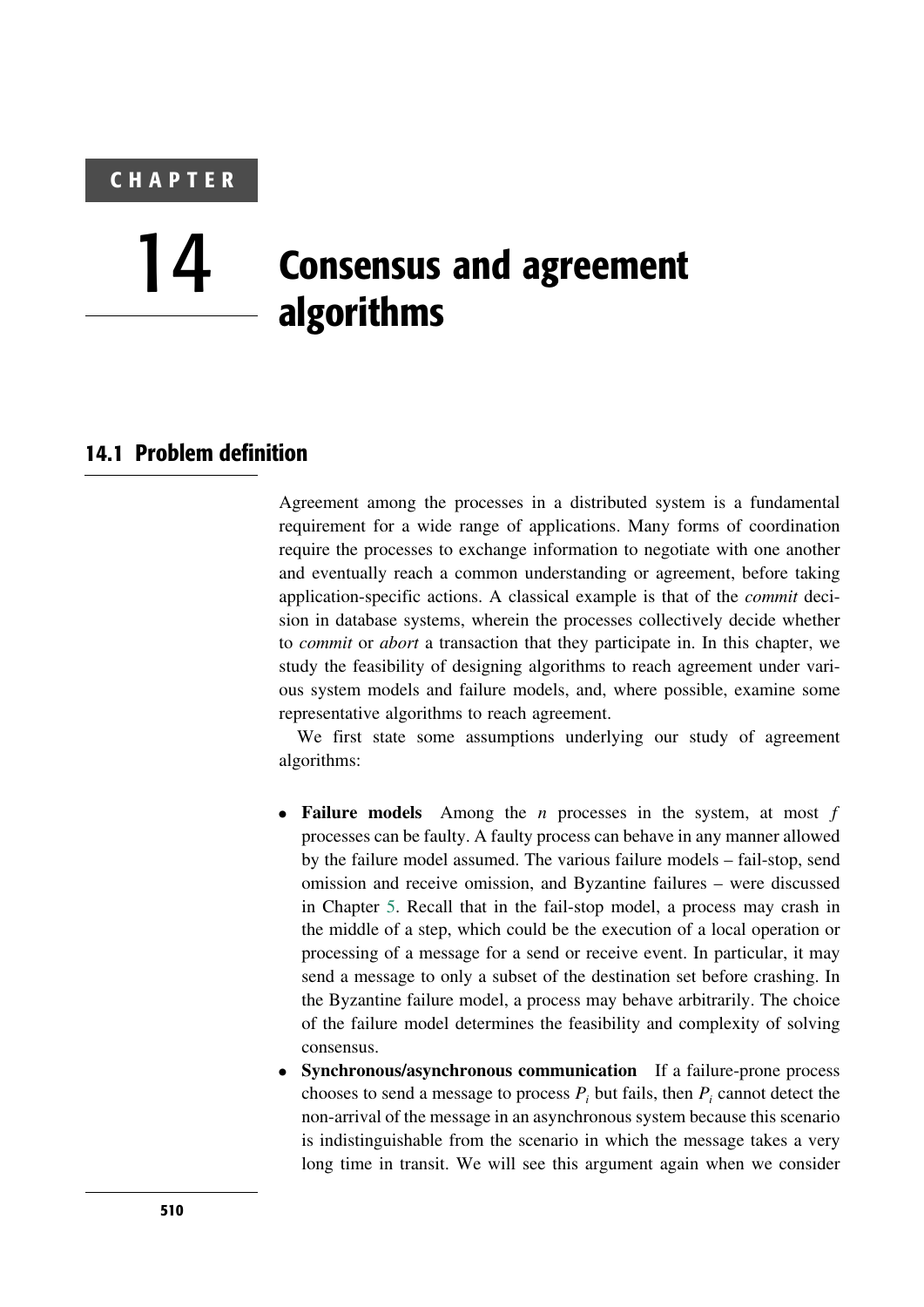the impossibility of reaching agreement in asynchronous systems in any failure model. In a synchronous system, however, the scenario in which a message has not been sent can be recognized by the intended recipient, at the end of the round. The intended recipient can deal with the non-arrival of the expected message by assuming the arrival of a message containing some default data, and then proceeding with the next round of the algorithm.

- Network connectivity The system has full logical connectivity, i.e., each process can communicate with any other by direct message passing.
- Sender identification A process that receives a message always knows the identity of the sender process. This assumption is important – because even with Byzantine behavior, even though the payload of the message can contain fictitious data sent by a malicious sender, the underlying network layer protocols can reveal the true identity of the sender process.

When multiple messages are expected from the same sender in a single round, we implicitly assume a scheduling algorithm that sends these messages in sub-rounds, so that each message sent within the round can be uniquely identified.

- Channel reliability The channels are reliable, and only the processes may fail (under one of various failure models). This is a simplifying assumption in our study. As we will see even with this simplifying assumption, the agreement problem is either unsolvable, or solvable in a complex manner.
- Authenticated vs. non-authenticated messages In our study, we will be dealing only with *unauthenticated* messages. With unauthenticated messages, when a faulty process relays a message to other processes, (i) it can forge the message and claim that it was received from another process, and (ii) it can also tamper with the contents of a received message before relaying it. When a process receives a message, it has no way to verify its authenticity. An unauthenticated message is also called an *oral* message or an *unsigned* message.

Using authentication via techniques such as digital signatures, it is easier to solve the agreement problem because, if some process forges a message or tampers with the contents of a received message before relaying it, the recipient can detect the forgery or tampering. Thus, faulty processes can inflict less damage.

Agreement variable The agreement variable may be boolean or multivalued, and need not be an integer. When studying some of the more complex algorithms, we will use a boolean variable. This simplifying assumption does not affect the results for other data types, but helps in the abstraction while presenting the algorithms.

Consider the difficulty of reaching agreement using the following example, that is inspired by the long wars fought by the Byzantine Empire in the Middle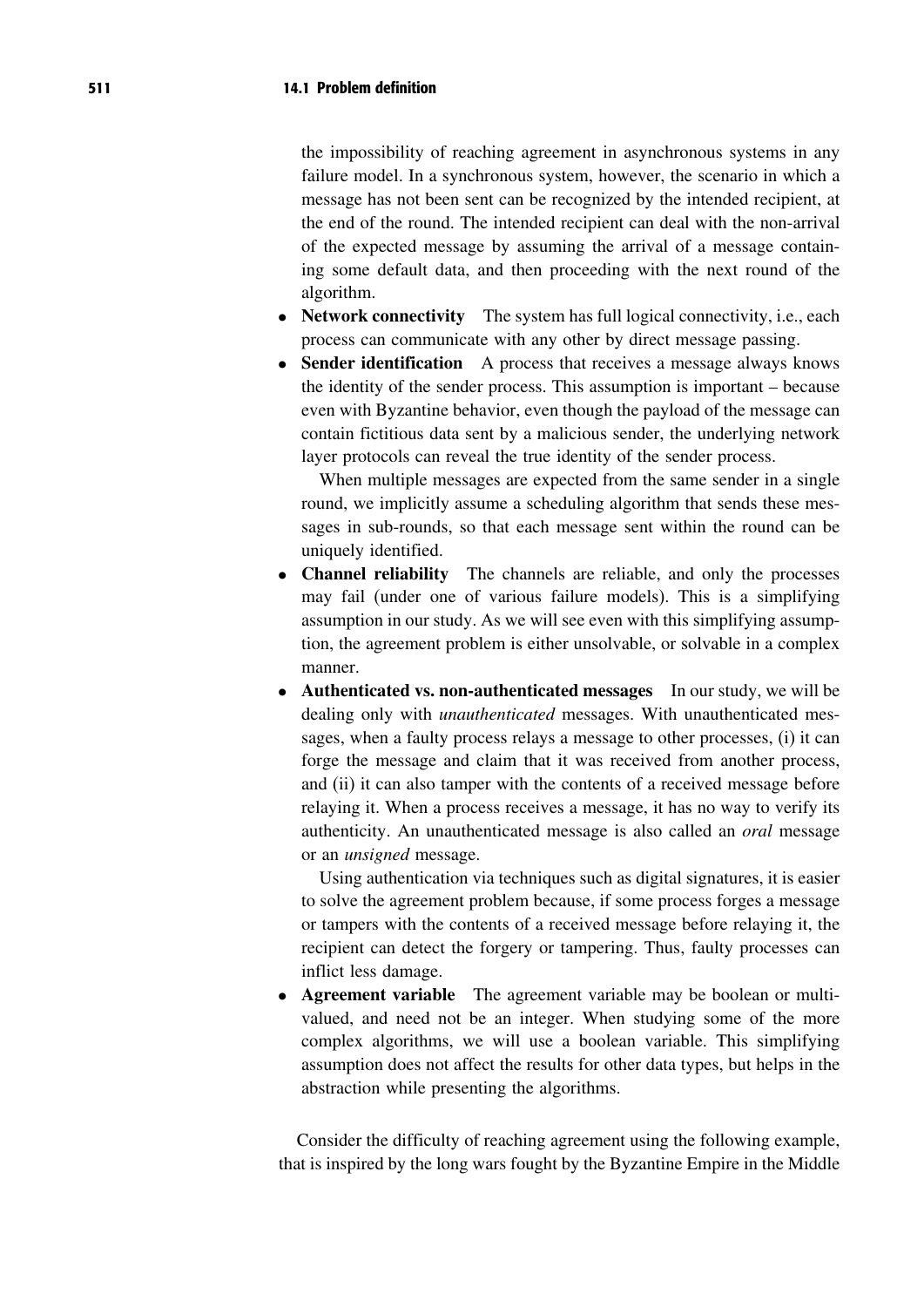



Ages. Four camps of the attacking army, each commanded by a general, are camped around the fort of Byzantium.<sup>1</sup> They can succeed in attacking only if they attack simultaneously. Hence, they need to reach agreement on the time of attack. The only way they can communicate is to send messengers among themselves. The messengers model the messages. An asynchronous system is modeled by messengers taking an unbounded time to travel between two camps. A lost message is modeled by a messenger being captured by the enemy. A Byzantine process is modeled by a general being a traitor. The traitor will attempt to subvert the agreement-reaching mechanism, by giving misleading information to the other generals. For example, a traitor may inform one general to attack at 10 a.m., and inform the other generals to attack at noon. Or he may not send a message at all to some general. Likewise, he may tamper with the messages he gets from other generals, before relaying those messages.

A simple example of Byzantine behavior is shown in Figure 14.1. Four generals are shown, and a *consensus* decision is to be reached about a boolean value. The various generals are conveying potentially misleading values of the decision variable to the other generals, which results in confusion. In the face of such Byzantine behavior, the challenge is to determine whether it is possible to reach agreement, and if so under what conditions. If agreement is reachable, then protocols to reach it need to be devised.

# 14.1.1 The Byzantine agreement and other problems

# The Byzantine agreement problem

Before studying algorithms to solve the agreement problem, we first define the problem formally [20, 25]. The *Byzantine agreement* problem requires a designated process, called the *source process*, with an *initial value*, to reach

<sup>1</sup> Byzantium was the name of present-day Istanbul; Byzantium also had the name of Constantinople.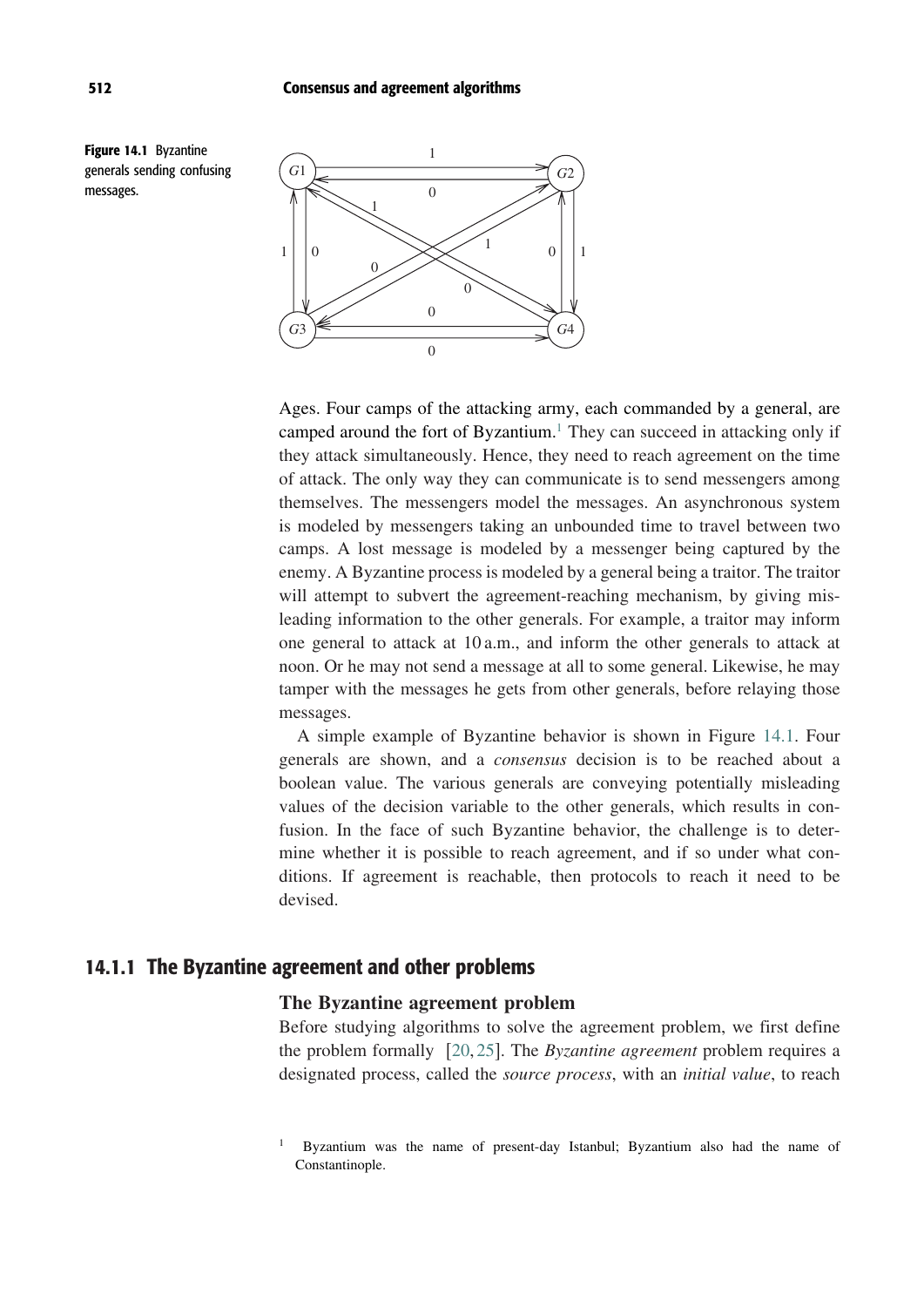agreement with the other processes about its initial value, subject to the following conditions:

- **Agreement** All non-faulty processes must agree on the same value.
- Validity If the source process is non-faulty, then the agreed upon value by all the non-faulty processes must be the same as the initial value of the source.
- **Termination** Each non-faulty process must eventually decide on a value.

The validity condition rules out trivial solutions, such as one in which the agreed upon value is a constant. It also ensures that the agreed upon value is correlated with the source value. If the source process is faulty, then the correct processes can agree upon any value. It is irrelevant what the faulty processes agree upon – or whether they terminate and agree upon anything at all.

There are two other popular flavors of the Byzantine agreement problem – the *consensus* problem, and the *interactive consistency* problem.

#### The consensus problem

The consensus problem differs from the Byzantine agreement problem in that each process has an initial value and all the correct processes must agree on a single value [20, 25]. Formally:

- Agreement All non-faulty processes must agree on the same (single) value.
- Validity If all the non-faulty processes have the same initial value, then the agreed upon value by all the non-faulty processes must be that same value.
- Termination Each non-faulty process must eventually decide on a value.

#### The interactive consistency problem

The interactive consistency problem differs from the Byzantine agreement problem in that each process has an initial value, and all the correct processes must agree upon a set of values, with one value for each process [20, 25]. The formal specification is as follows:

- **Agreement** All non-faulty processes must agree on the same array of values  $A[v_1, \ldots, v_n]$ .
- Validity If process i is non-faulty and its initial value is  $v_i$ , then all nonfaulty processes agree on  $v_i$  as the *i*th element of the array A. If process j is faulty, then the non-faulty processes can agree on any value for  $A[j]$ .
- Termination Each non-faulty process must eventually decide on the array A.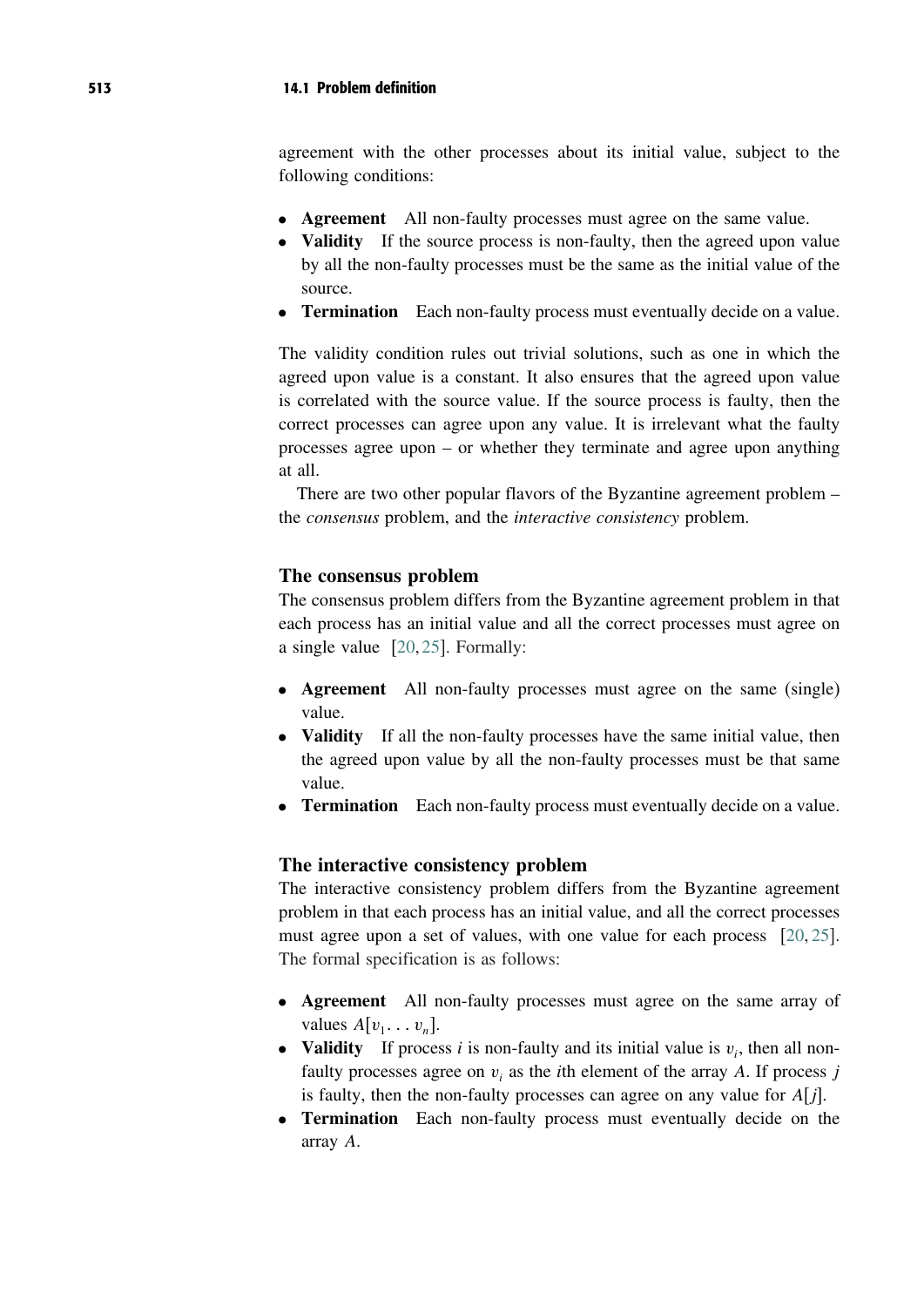## 14.1.2 Equivalence of the problems and notation

The three problems defined above are equivalent in the sense that a solution to any one of them can be used as a solution to the other two problems [9]. This equivalence can be shown using a reduction of each problem to the other two problems. If problem A is reduced to problem B, then a solution to problem B can be used as a solution to problem A in conjunction with the reduction. Exercise 14.1 asks the reader to show these reductions.

Formally, the difference between the *agreement problem* and the *consensus problem* is that, in the agreement problem, a single process has the initial value, whereas in the consensus problem, all processes have an initial value. However, the two terms are used interchangably in much of the literature and hence we shall also use the terms interchangably.

# 14.2 Overview of results

Table 14.1 gives an overview of the results and lower bounds on solving the consensus problem under different assumptions.

It is worth understanding the relation between the consensus problem and the problem of attaining common knowledge of the agreement value. For the "no failure" case, consensus is attainable. Further, in a synchronous system, common knowledge of the consensus value is also attainable, whereas in the asynchronous case, concurrent common knowledge of the consensus value is attainable.

Consensus is not solvable in asynchronous systems even if one process can fail by crashing. To circumvent this impossibility result, weaker variants

| Failure<br>mode               | Synchronous system<br>(message-passing and shared<br>memory)                                            | Asynchronous system<br>(message-passing and shared<br>memory)     |  |
|-------------------------------|---------------------------------------------------------------------------------------------------------|-------------------------------------------------------------------|--|
| $\overline{N}_{0}$<br>failure | Agreement attainable<br>Common knowledge also<br>attainable                                             | Agreement attainable<br>Concurrent common<br>knowledge attainable |  |
| Crash<br>failure              | Agreement attainable<br>$f < n$ processes<br>$\Omega(f+1)$ rounds                                       | Agreement not attainable.                                         |  |
| <b>Byzantine</b><br>failure   | Agreement attainable<br>$f \leq \lfloor (n-1)/3 \rfloor$ Byzantine<br>processes<br>$\Omega(f+1)$ rounds | Agreement not attainable.                                         |  |

Table 14.1 Overview of results on agreement. *f* denotes number of failure-prone processes. n is the total number of processes.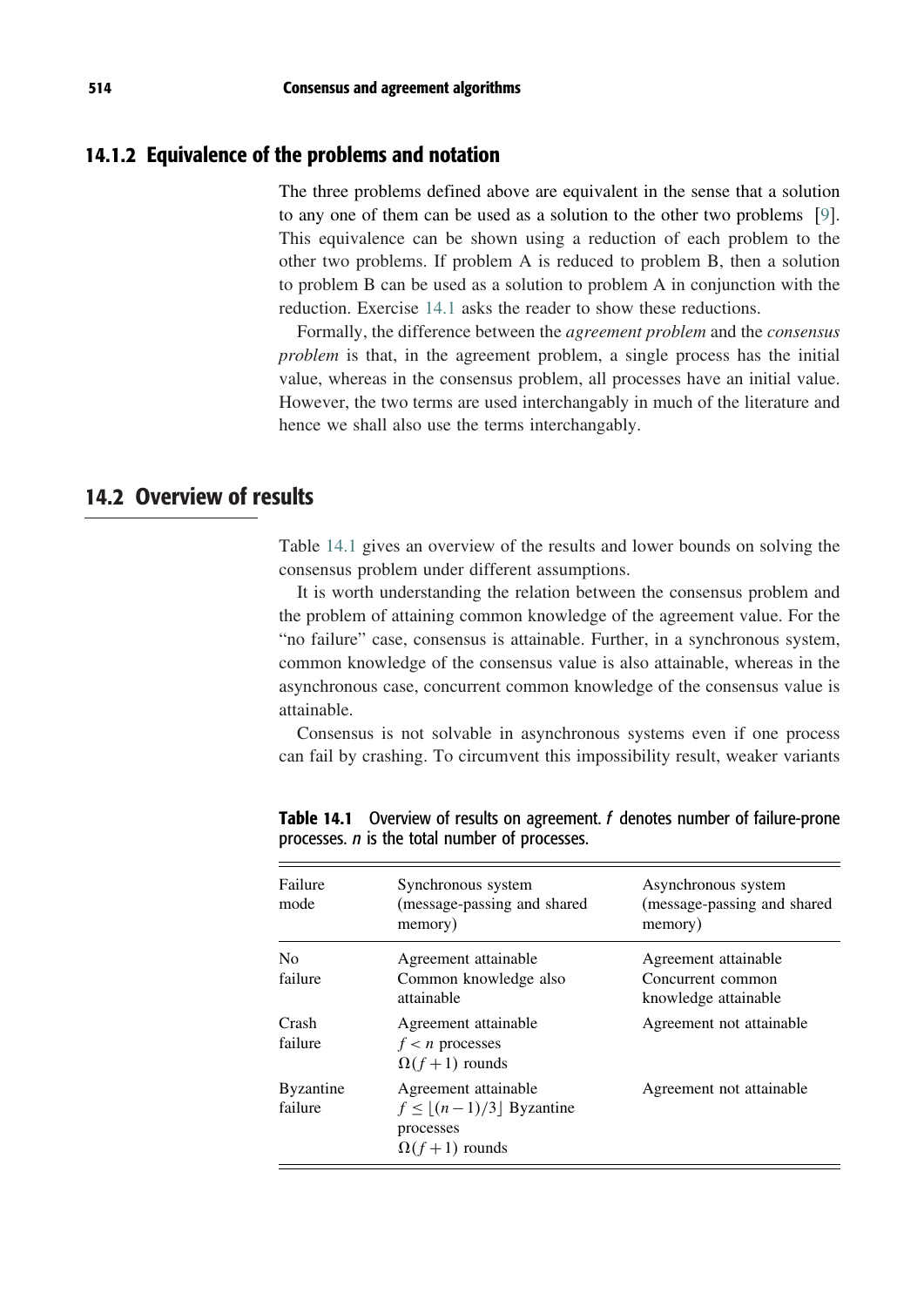Table 14.2 Some solvable variants of the agreement problem in an asynchronous system. The overhead bounds are for the given algorithms, and are not necessarily tight bounds for the problem.

| Solvable<br>variants         | Failure model and overhead                                                                   | Definition                                                                          |  |
|------------------------------|----------------------------------------------------------------------------------------------|-------------------------------------------------------------------------------------|--|
| Reliable<br><b>broadcast</b> | Crash failures, $n > f$ (MP)                                                                 | Validity, agreement, integrity<br>conditions (Section 14.5.7)                       |  |
| $k$ -set<br>consensus        | Crash failures, $f < k < n$ (MP)<br>and SM)                                                  | Size of the set of values agreed<br>upon must be at most $k$<br>(Section $14.5.4$ ) |  |
| $\epsilon$ -agreement        | Crash failures, $n \geq 5f + 1$ (MP)                                                         | Values agreed upon are within<br>$\epsilon$ of each other (Section 14.5.5)          |  |
| Renaming                     | Up to $f$ fail-stop processes,<br>$n \ge 2f + 1$ (MP)<br>Crash failures, $f \leq n - 1$ (SM) | Select a unique name from a<br>set of names (Section 14.5.6)                        |  |

Figure 14.2 Circumventing the impossibility result for consensus in asynchronous systems.



of the consensus problem are defined in Table 14.2. The overheads given in this table are for the algorithms described. Figure 14.2 shows further how asynchronous message-passing systems and shared memory systems deal with trying to solve consensus.

# 14.3 Agreement in a failure-free system (synchronous or asynchronous)

In a failure-free system, consensus can be reached by collecting information from the different processes, arriving at a "decision," and distributing this decision in the system. A distributed mechanism would have each process broadcast its values to others, and each process computes the same function on the values received. The decision can be reached by using an applicationspecific function – some simple examples being the *majority*, *max*, and *min* functions. Algorithms to collect the initial values and then distribute the decision may be based on the token circulation on a logical ring, or the three-phase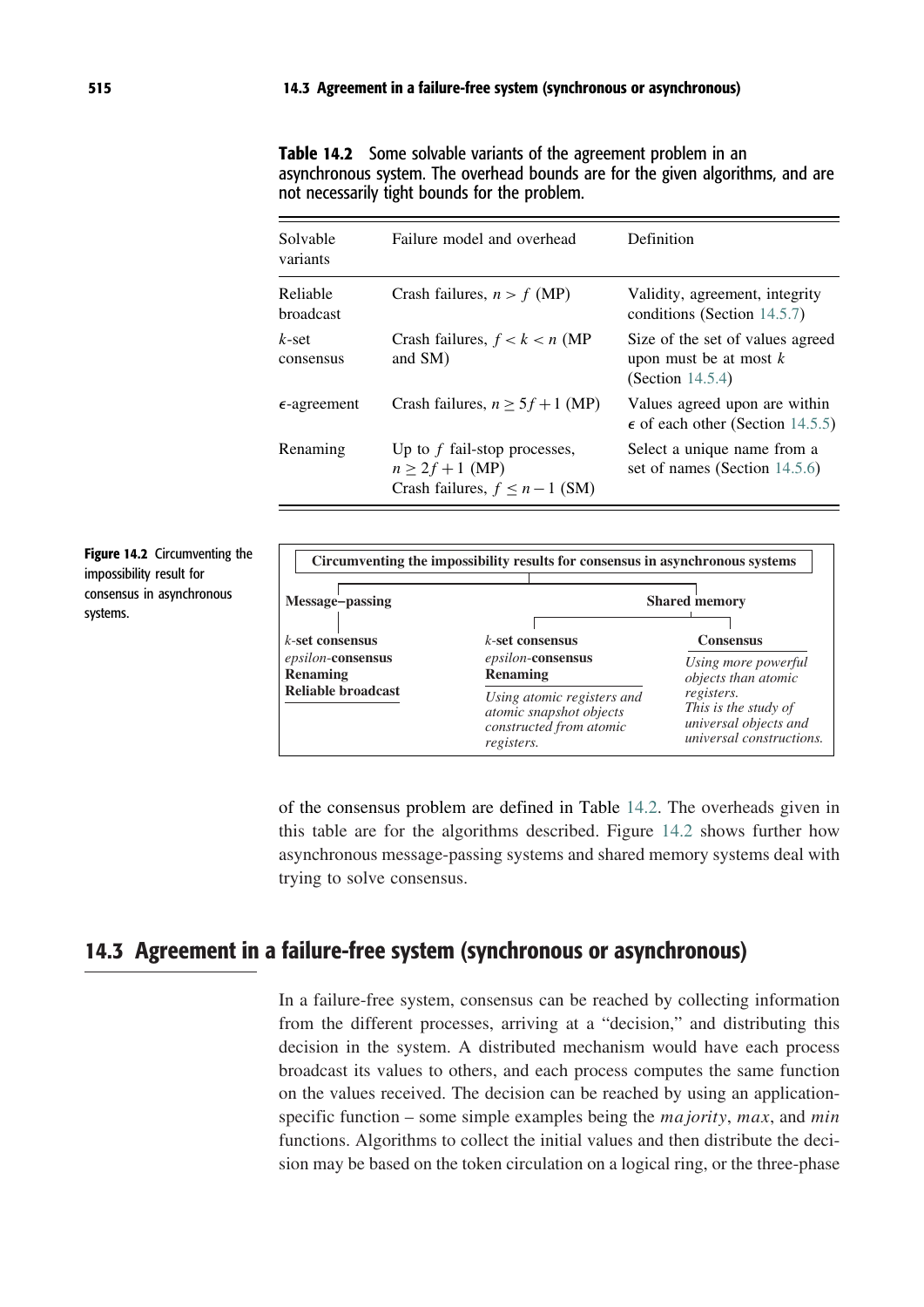tree-based broadcast–convergecast–broadcast, or direct communication with all nodes.

- In a synchronous system, this can be done simply in a constant number of rounds (depending on the specific logical topology and algorithm used). Further, common knowledge of the decision value can be obtained using an additional round (see Chapter 8).
- In an asynchronous system, consensus can similarly be reached in a constant number of message hops. Further, concurrent common knowledge of the consensus value can also be attained, using any of the algorithms in Chapter 8.

Reaching agreement is straightforward in a failure-free system. Hence, we focus on failure-prone systems.

# 14.4 Agreement in (message-passing) synchronous systems with failures

# 14.4.1 Consensus algorithm for crash failures (synchronous system)

Algorithm 14.1 gives a consensus algorithm for  $n$  processes, where up to f processes, where  $f < n$ , may fail in the fail-stop model [8]. Here, the consensus variable x is integer-valued. Each process has an initial value  $x_i$ . If up to f failures are to be tolerated, then the algorithm has  $f + 1$  rounds. In each round, a process i sends the value of its variable  $x_i$  to all other processes if that value has not been sent before. Of all the values received within the round and its own value  $x_i$  at the start of the round, the process takes the minimum, and updates  $x_i$ . After  $f + 1$  rounds, the local value  $x_i$  is guaranteed to be the consensus value.

(global constants) **integer:**  $f$ ; // maximum number of crash failures tolerated (local variables) **integer**:  $x \leftarrow$  local value;

- (1) Process  $P_i$  ( $1 \le i \le n$ ) executes the consensus algorithm for up to f crash failures:
- (1a) for round from 1 to  $f + 1$  do
- (1b) if the current value of x has not been broadcast then
- $(1c)$  broadcast $(x)$ ;
- (1d)  $y_i \leftarrow$  value (if any) received from process j in this round;
- (1e)  $x \leftarrow min_{\forall i}(x, y_i);$
- (1f) output x as the consensus value.

**Algorithm 14.1** Consensus with up to f fail-stop processes in a system of n processes,  $n > f$  [8]. Code shown is for process  $P_i$ ,  $1 \le i \le n$ .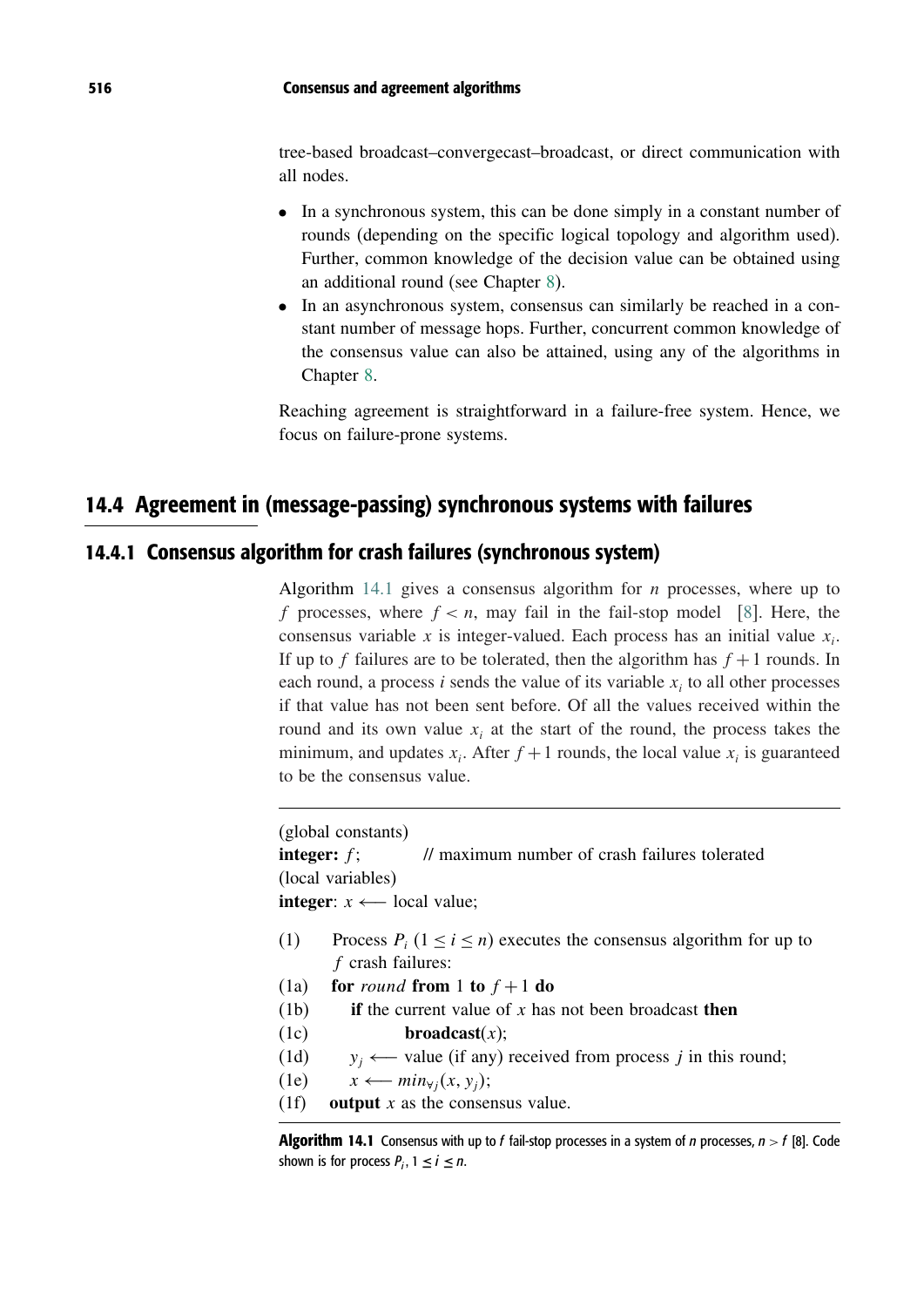#### 517 14.4 Agreement in (message-passing) synchronous systems with failures

- The *agreement condition* is satisfied because in the  $f + 1$  rounds, there must be at least one round in which no process failed. In this round, say round  $r$ , all the processes that have not failed so far succeed in broadcasting their values, and all these processes take the minimum of the values broadcast and received in that round. Thus, the local values at the end of the round are the same, say  $x_i^r$  for all non-failed processes. In further rounds, only this value may be sent by each process at most once, and no process  $i$  will update its value  $x_i^r$ .
- The *validity condition* is satisfied because processes do not send fictitious values in this failure model. (Thus, a process that crashes has sent only correct values until the crash.) For all  $i$ , if the initial value is identical, then the only value sent by any process is the value that has been agreed upon as per the *agreement condition*.
- The *termination condition* is seen to be satisfied.

## *Complexity*

There are  $f + 1$  rounds, where  $f < n$ . The number of messages is at most  $O(n^2)$  in each round, and each message has one integer. Hence the total number of messages is  $O((f + 1) \cdot n^2)$ . The worst-case scenario is as follows. Assume that the minimum value is with a single process initially. In the first round, the process manages to send its value to just one other process before failing. In subsequent rounds, the single process having this minimum value also manages to send that value to just one other process before failing.

Algorithm 14.1 requires  $f + 1$  rounds, independent of the actual number of processes that fail. An *early-stopping* consensus algorithm terminates sooner; if there are f' actual failures, where  $f' < f$ , then the early-stopping algorithm terminates in  $f' + 1$  rounds. Exercise 14.2 asks you to design an early-stopping algorithm for consensus under crash failures, and to prove its correctness.

#### *A lower bound on the number of rounds [8]*

At least  $f + 1$  rounds are required, where  $f < n$ . The idea behind this lower bound is that in the worst-case scenario, one process may fail in each round; with  $f + 1$  rounds, there is at least one round in which no process fails. In that guaranteed failure-free round, all messages broadcast can be delivered reliably, and all processes that have not failed can compute the common function of the received values to reach an agreement value.

## 14.4.2 Consensus algorithms for Byzantine failures (synchronous system)

## 14.4.3 Upper bound on Byzantine processes

In a system of  $n$  processes, the Byzantine agreement problem (as also the other variants of the agreement problem) can be solved in a synchronous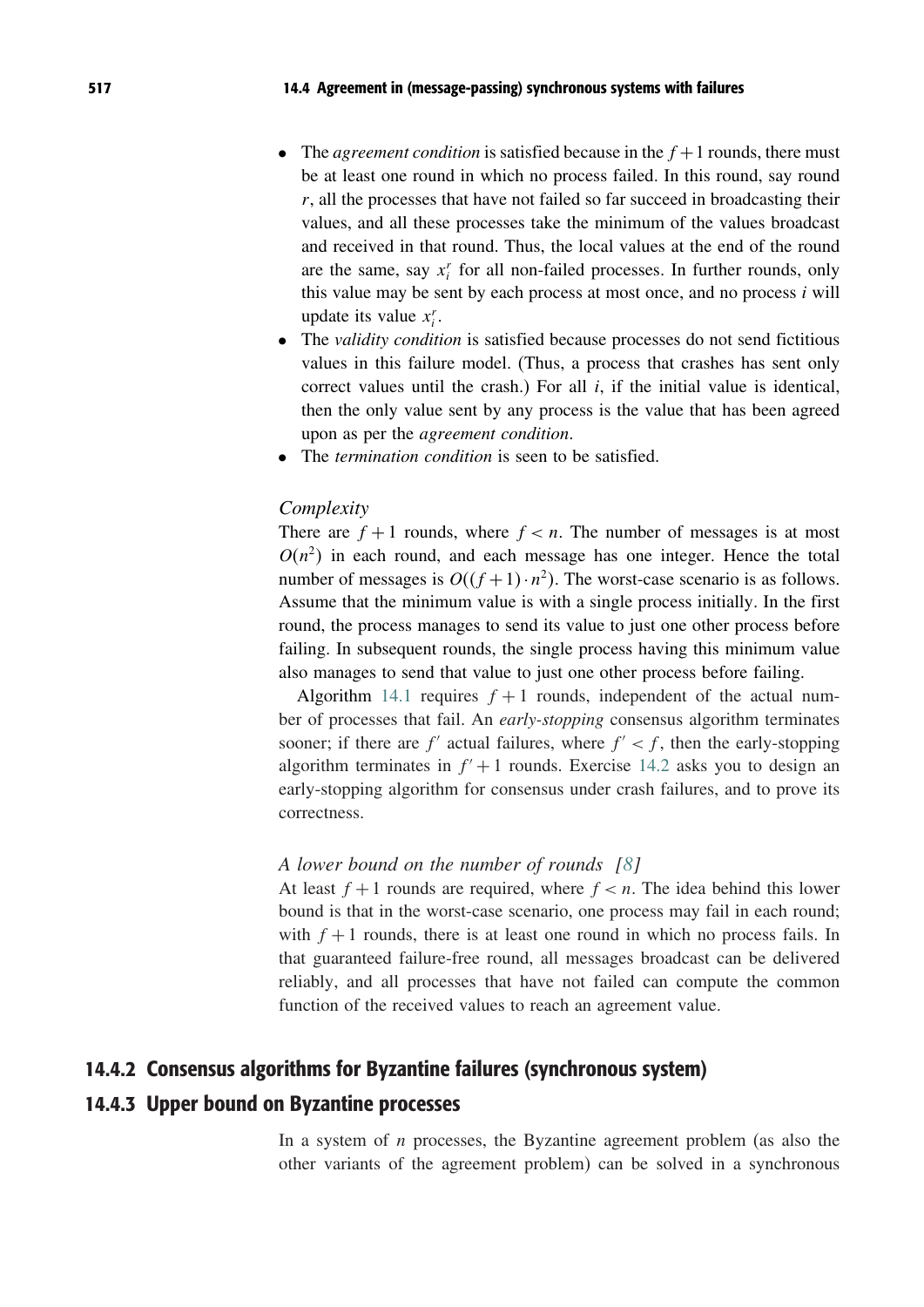



system only if the number of Byzantine processes f is such that  $f \leq \lfloor \frac{n-1}{3} \rfloor$ [20, 25].

We informally justify this result using two steps:

With  $n = 3$  processes, the Byzantine agreement problem cannot be solved if the number of Byzantine processes  $f = 1$ . The argument uses the illustration in Figure 14.3, which shows a commander  $P_c$  and two lieutenant processes  $P_a$  and  $P_b$ . The malicious process is the lieutenant  $P_b$  in the first scenario (Figure 14.3(a)) and hence  $P_a$  should agree on the value of the loyal commander  $P_c$ , which is 0. But note the second scenario (Figure 14.3(b)) in which  $P_a$  receives identical values from  $P_b$  and  $P_c$ , but now  $P_c$  is the disloyal commander whereas  $P_b$  is a loyal lieutenant. In this case,  $P_a$  needs to agree with  $P_b$ . However,  $P_a$  cannot distinguish between the two scenarios and any further message exchange does not help because each process has already conveyed what it knows from the third process.

In both scenarios,  $P_a$  gets different values from the other two processes. In the first scenario, it needs to agree on a 0, and if that is the default value, the decision is correct, but then if it is in the second indistinguishable scenario, it agrees on an incorrect value. A similar argument shows that if 1 is the default value, then in the first scenario,  $P_a$  makes an incorrect decision. This shows the impossibility of agreement when  $n = 3$  and  $f = 1$ .

With *n* processes and  $f \ge n/3$  processes, the Byzantine agreement problem cannot be solved. The correctness argument of this result can be shown using reduction. Let  $Z(3, 1)$  denote the Byzantine agreement problem for parameters  $n = 3$  and  $f = 1$ . Let  $Z(n \leq 3f, f)$  denote the Byzantine agreement problem for parameters  $n (\leq 3f)$  and f. A reduction from  $Z(3, 1)$  to  $Z(n \leq 3f, f)$  needs to be shown, i.e., if  $Z(n \leq 3f, f)$ is solvable, then  $Z(3, 1)$  is also solvable. After showing this reduction, we can argue that as  $Z(3, 1)$  is not solvable,  $Z(n \leq 3f, f)$  is also not solvable.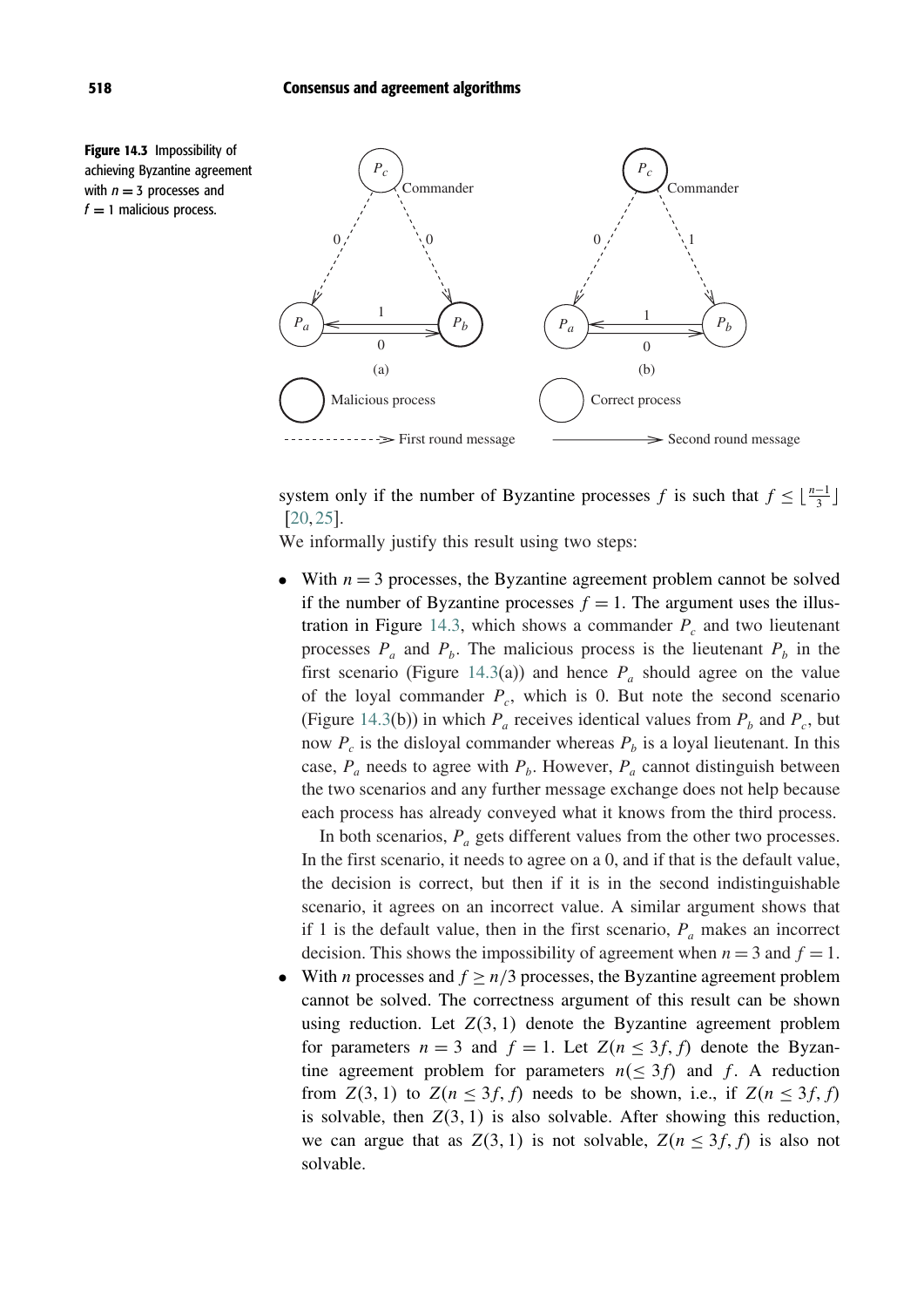#### 519 14.4 Agreement in (message-passing) synchronous systems with failures

The main idea of the reduction argument is as follows. In  $Z(n \leq 3f, f)$ , partition the *n* processes into three sets  $S_1$ ,  $S_2$ ,  $S_3$ , each of size  $\leq n/3$ . In  $Z(3, 1)$ , each of the three processes  $P_1, P_2, P_3$  simulates the actions of the corresponding set  $S_1$ ,  $S_2$ ,  $S_3$  in  $Z(n \leq 3f, f)$ . If one process is faulty in  $Z(3, 1)$ , then at most f, where  $f \leq n/3$ , processes are faulty in  $Z(n, f)$ . In the simulation, a correct process in  $Z(3, 1)$  simulates a group of up to  $n/3$ correct processes in  $Z(n, f)$ . It simulates the actions (send events, receive events, intra-set communication, and inter-set communication) of each of the processes in the set that it is simulating.

With this reduction in place, if there exists an algorithm to solve  $Z(n \leq$  $3f, f$ , i.e., to satisfy the validity, agreement, and termination conditions, then there also exists an algorithm to solve  $Z(3, 1)$ , which has been seen to be unsolvable. Hence, there cannot exist an algorithm to solve  $Z(n \leq 3f, f)$ .

# Byzantine agreement tree algorithm: exponential (synchronous system)

#### *Recursive formulation*

We begin with an informal description of how agreement can be achieved with  $n = 4$  and  $f = 1$  processes [20, 25], as depicted in Figure 14.4. In the first round, the commander  $P_c$  sends its value to the other three lieutenants, as shown by dotted arrows. In the second round, each lieutenant relays to the other two lieutenants, the value it received from the commander in the first round. At the end of the second round, a lieutenant takes the majority of the values it received (i) directly from the commander in the first round, and (ii) from the other two lieutenants in the second round. The majority gives a correct estimate of the "commander's" value. Consider Figure 14.4(a) where the commander is a traitor. The values that get transmitted in the two rounds are as



Figure 14.4 Achieving Byzantine agreement when  $n = 4$  processes and  $f = 1$ malicious process.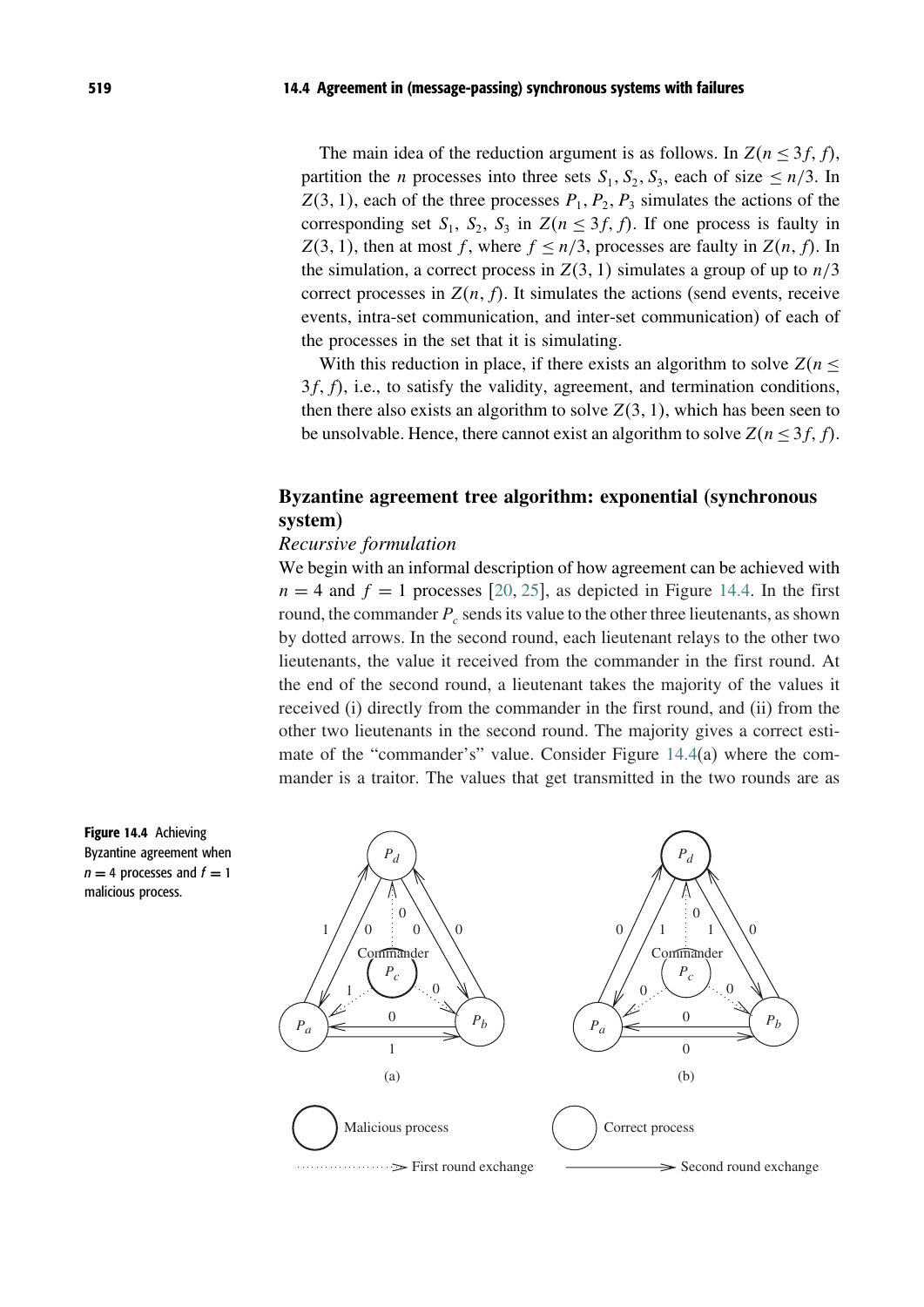shown. All three lieutenants take the majority of  $(1, 0, 0)$  which is "0," the agreement value. In Figure 14.4(b), lieutenant  $P_d$  is malicious. Despite its behavior as shown, lieutenants  $P_a$  and  $P_b$  agree on "0," the value of the commander.

(variables)

**boolean**:  $v \leftarrow$  initial value;

**integer**:  $f \leftarrow$  maximum number of malicious processes,  $\leq \lfloor (n-1)/3 \rfloor$ ;

(message type)

 $OM(v, Dests, List, faulty)$ , where  $v$  is a boolean,

Dests is a set of destination process i.d.s to which the message is sent, List is a list of process i.d.s traversed by this message, ordered from most recent to earliest,

faulty is an integer indicating the number of malicious processes to be tolerated.

*Oral\_Msg* (f), where  $f > 0$ :

- (1) The algorithm is initiated by the commander, who sends his source value v to all other processes using a  $OM(v, N, \langle i \rangle, f)$  message. The commander returns his own value  $v$  and terminates.
- (2) [Recursion unfolding:] For each message of the form  $OM(v_i,$ Dests, List,  $f'$ ) received in this round from some process j, the process i uses the value  $v_i$  it receives from the source j, and using that value, acts as a *new* source. (If no value is received, a default value is assumed.)

To act as a new source, the process i initiates  $Oral\_Msg(f'-1)$ , wherein it sends

 $OM(v_i, Dests -\{i\}, concat(\langle i \rangle, L), (f' - 1))$ to destinations not in *concat*( $\langle i \rangle$ , *L*) in the next round.

(3) **[Recursion folding:**] For each message of the form  $OM(v_i,$ Dests, List,  $f'$ ) received in step 2, each process i has computed the agreement value  $v_k$ , for each k not in *List* and  $k \neq i$ , corresponding to the value received from  $P_k$  after traversing the nodes in *List*, at one level lower in the recursion. If it receives no value in this round, it uses a default value. Process *i* then uses the value *majority*<sub>k∉List,k≠i</sub>( $v_j, v_k$ ) as the agreement value and returns it to the next higher level in the recursive invocation.

Oral  $Msg(0)$ :

- (1) [Recursion unfolding:] Process acts as a source and sends its value to each other process.
- (2) [Recursion folding:] Each process uses the value it receives from the other sources, and uses that value as the agreement value. If no value is received, a default value is assumed.

**Algorithm 14.2** Byzantine generals algorithm – exponential number of unsigned messages,  $n > 3f$ . Recursive formulation.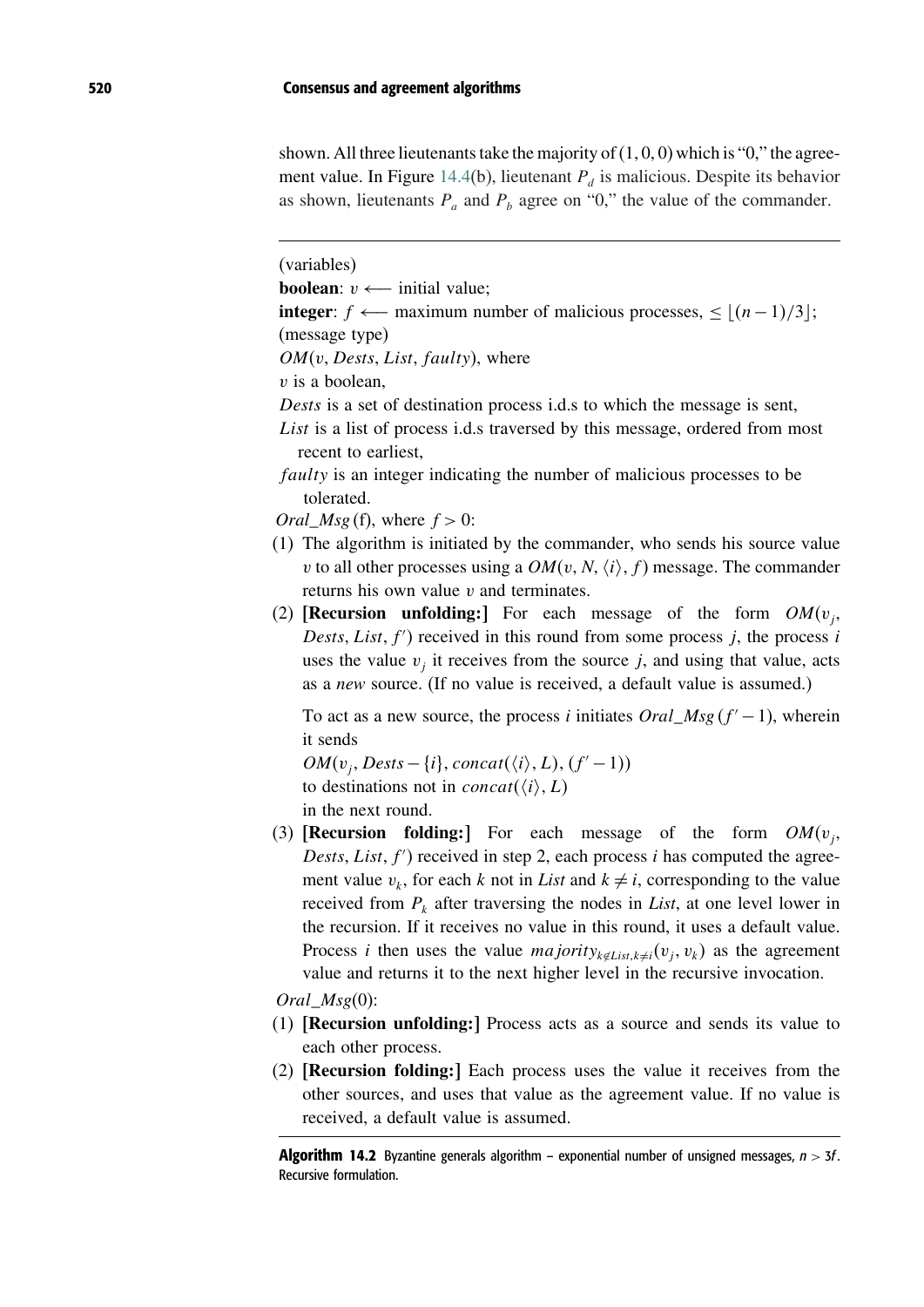| Round<br>number        | A message<br>has already<br>visited | Aims to<br>tolerate<br>these many<br>failures | Each<br>message<br>gets sent to        | Total number of messages in<br>round     |
|------------------------|-------------------------------------|-----------------------------------------------|----------------------------------------|------------------------------------------|
| $\mathbf{1}$<br>2      | 1<br>$\mathfrak{D}$                 | $f-1$                                         | $n-1$<br>$n-2$                         | $n-1$<br>$(n-1) \cdot (n-2)$             |
| $\mathcal{X}$<br>$x+1$ | $\mathcal{X}$<br>$x+1$              | $\cdots$<br>$(f+1) - x$<br>$x-1$              | $\cdots$<br>$n-x$<br>$(f+1)$ - $n-x-1$ | $(n-1)(n-2)(n-x)$<br>$(n-1)(n-2)(n-x-1)$ |
| $f+1$                  | $f+1$                               | $\cdots$<br>0                                 |                                        | $\cdots$<br>$n-f-1$ $(n-1)(n-2)(n-f-1)$  |

Table 14.3 Relationships between messages and rounds in the oral messages algorithm for the Byzantine agreement.

The first algorithm for solving Byzantine agreement was proposed by Lamport *et al.* [20]. We present two versions of the algorithm.

The recursive version of the algorithm is given in Algorithm 14.2. Each message has the following parameters: a consensus estimate value  $(v)$ ; a set of destinations (Dests); a list of nodes traversed by the message, from most recent to least recent (*List*); and the number of Byzantine processes that the algorithm still needs to tolerate (*faulty*). The list  $L = \langle P_i, P_{k_1} \dots P_{k_{f+1-faulty}} \rangle$ represents the sequence of processes (subscripts) in the knowledge expression  $K_i(K_{k_1}(K_{k_2}\ldots K_{k_{f+1-faulty}}(v_0)\ldots)).$  This knowledge is what  $P_{k_{f+1-faulty}}$  conveyed to  $P_{k_{f-faulty}}$  conveyed to  $\ldots$   $P_{k_1}$  conveyed to  $P_i$  who is conveying to the receiver of this message, the value of the commander  $(P_{k_{f+1-fauly}})'$  initial value.

The commander invokes the algorithm with parameter  $faulty$  set to f, the maximum number of malicious processes to be tolerated. The algorithm uses  $f + 1$  synchronous rounds. Each message (having this parameter  $faulty = k$ ) received by a process invokes several other instances of the algorithm with parameter  $faulty = k - 1$ . The terminating case of the recursion is when the parameter faulty is 0. As the recursion folds, each process progressively computes the majority function over the values it used as a source for that level of invocation in the unfolding, and the values it has just computed as consensus values using the majority function for the lower level of invocations.

There are an exponential number of messages  $O(n^f)$  used by this algorithm. Table 14.3 shows the number of messages used in each round of the algorithm, and relates that number to the number of processes already visited by any message as well as the number of destinations of that message.

As multiple messages are received in any one round from each of the other processes, they can be distinguished using the List, or by using a scheduling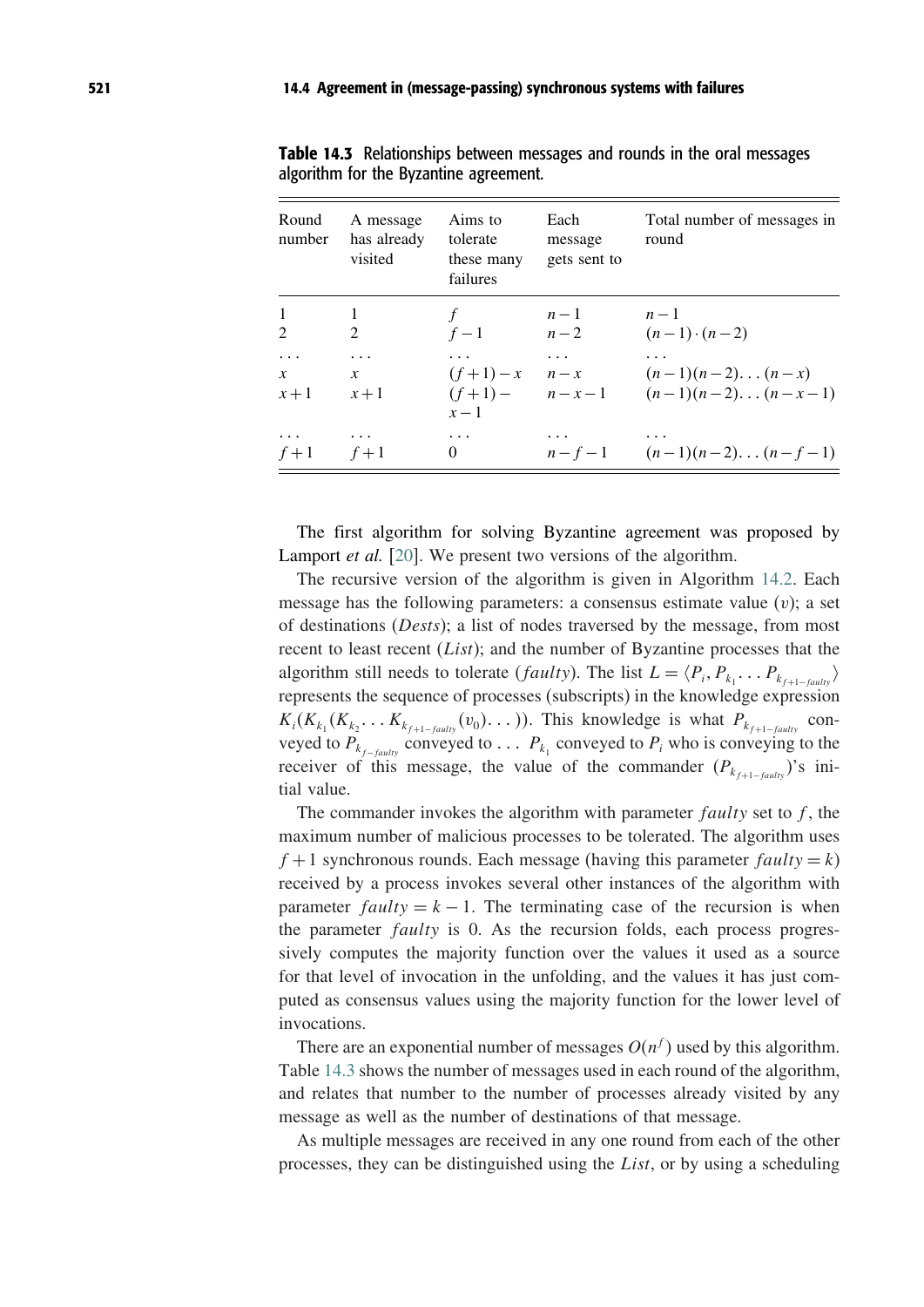algorithm within each round. A detailed iterative version of the high-level recursive algorithm is given in Algorithm 14.3. Lines 2a–2e correspond to the unfolding actions of the recursive pseudo-code, and lines 2f–2h correspond to the folding of the recursive pesudo-code. Two operations are defined in the list L: head(L) is the first member of the list L, whereas  $tail(L)$ 

(variables)

**boolean**:  $v \leftarrow$  initial value;

**integer**:  $f \leftarrow$  maximum number of malicious processes,  $\leq$   $|(n-1)/3|$ ; tree of boolean:

- level 0 root is  $v_{init}^L$ , where  $L = \langle \rangle$ ;
- level  $h$   $(f \ge h > 0)$  nodes: for each  $v_j^L$  at level  $h 1 = sizeof(L)$ , its  $n-2- \text{size} of(L)$  descendants at level h are  $v_k^{\text{concat}(\langle j \rangle, L)}$ ,  $\forall k$  such that  $k \neq j$ , i and k is not a member of list L.

(message type)

 $OM(v, Dests, List, faulty)$ , where the parameters are as in the recursive formulation.

- (1) Initiator (i.e., commander) initiates the oral Byzantine agreement:
- (1a) send  $OM(v, N {i}, \langle P_i \rangle, f)$  to  $N {i};$ <br>(1b) return(v).
- return $(v)$ .
- (2) (Non-initiator, i.e., lieutenant) receives the oral message  $(OM)$ :
- (2a) for  $rnd = 0$  to f do
- $(2b)$  for each message *OM* that arrives in this round, **do**
- (2c) receive  $OM(v, Dests, L = \langle P_{k_1} \dots P_{k_{f+1-faulty}} \rangle, faulty)$  from  $P_{k_1}$ ;  $\text{If } \text{faulty} + \text{rnd} = f$ ;  $\text{|Dests|} + \text{sizeof}(L) = n$
- $(2d)$  $t_{\text{head}(L)}^{tail(L)} \longleftarrow v; \text{ // } sizeof(L) + faulty = f + 1. \text{ fill in estimate.}$
- (2e) send  $OM(v, Dests \{i\}, \langle P_i, P_{k_1} \dots P_{k_{f+1-faulty}} \rangle, faulty 1)$ to  $Dests -\{i\}$  if  $rnd < f$ ;
- (2f) for  $level = f 1$  down to 0 do
- (2g) for each of the  $1 \cdot (n-2) \cdot ... \cdot (n-(level+1))$  nodes  $v_x^L$  in level level, do
- $(2h)$  $x^L(x \neq i, x \notin L) = \text{majority}_{y \notin \text{concat}(\langle x \rangle, L); y \neq i}(v_x^L, v_y^{\text{concat}(\langle x \rangle, L)});$

**Algorithm 14.3** Byzantine generals algorithm – exponential number of unsigned messages,  $n > 3f$ . Iterative formulation. Code for process  $P_i$ .

is the list L after removing its first member. Each process maintains a tree of boolean variables. The tree data structure at a non-initiator is used as follows:

- There are  $f + 1$  levels from level 0 through level f.
- Level 0 has one root node,  $v_{\text{init}}^{\langle \rangle}$ , after round 1.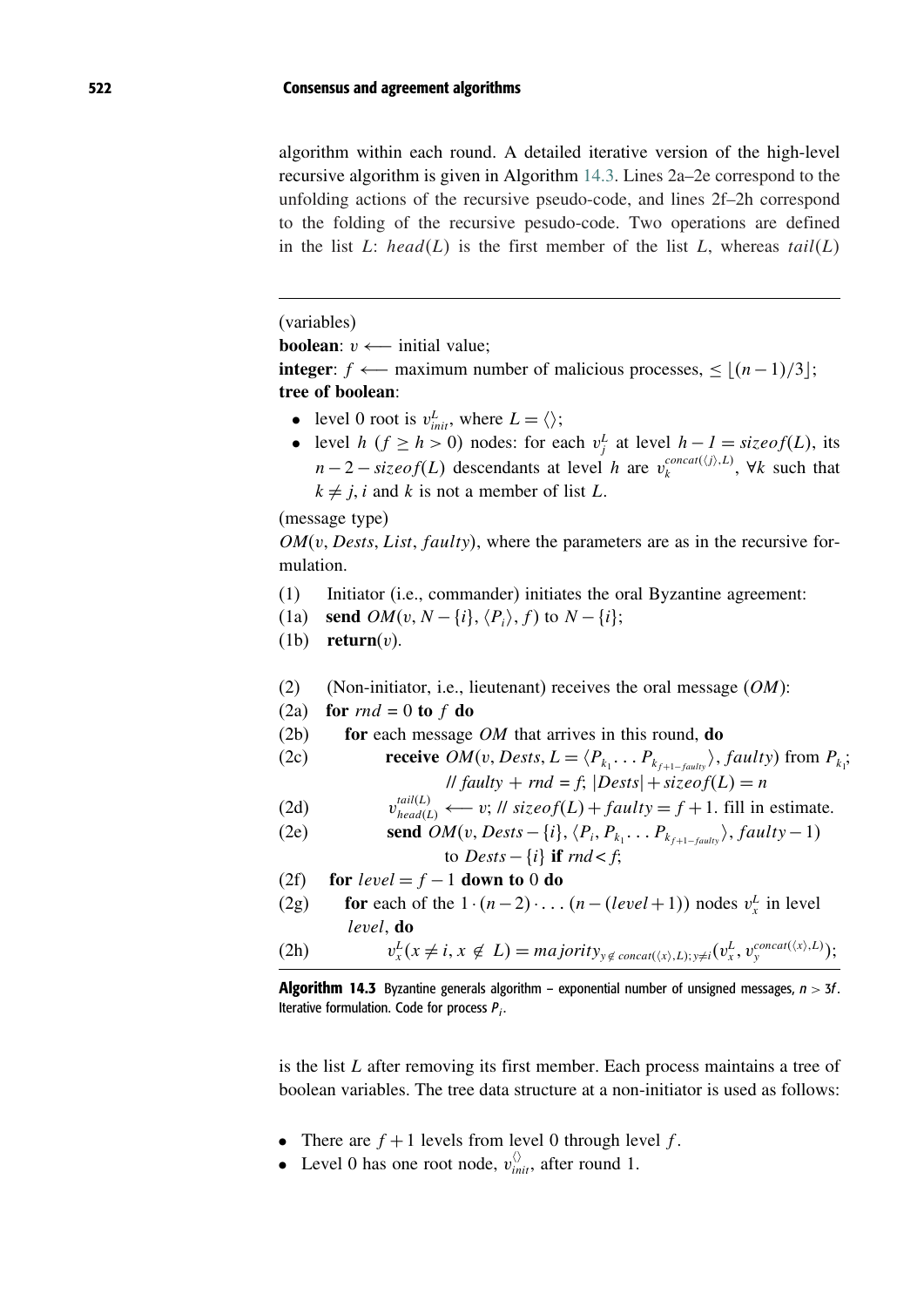#### 523 14.4 Agreement in (message-passing) synchronous systems with failures

- Level  $h, 0 < h \le f$  has  $1 \cdot (n-2) \cdot (n-3) \cdot \cdot \cdot (n-h) \cdot (n-(h+1))$  nodes after round  $h+1$ . Each node at level  $(h-1)$  has  $(n-(h+1))$  child nodes.
- Node  $v_k^L$  denotes the command received from the node  $head(L)$  by node k which forwards it to node i. The command was relayed to  $head(L)$ by head(tail(L)), which received it from head(tail(tail(L))), and so on. The very last element of L is the commander, denoted  $P_{init}$ .
- In the  $f + 1$  rounds of the algorithm (lines 2a–2e of the iterative version), each level k,  $0 \le k \le f$ , of the tree is successively filled to remember the values received at the end of round  $k + 1$ , and with which the process sends the multiple instances of the *OM* message with the fourth parameter as  $f - (k+1)$  for round  $k+2$  (other than the final terminating round).
- For each message that arrives in a round (lines 2b–2c of the iterative version), a process sets  $v_{head(L)}^{tail(L)}$  (line 2d). It then removes itself from *Dests*, prepends itself to  $L$ , decrements  $faulty$ , and forwards the value  $v$  to the updated Dests (line 2e).
- Once the entire tree is filled from root to leaves, the actions in the folding of the recursion are simulated in lines 2f–2h of the iterative version, proceeding from the leaves up to the root of the tree. These actions are crucial – they entail taking the majority of the values at each level of the tree. The final value of the root is the agreement value, which will be the same at all processes.

**Example** Figure 14.5 shows the tree at a lieutenant node  $P_3$ , for  $n = 10$ processes  $P_0$  through  $P_9$  and  $f = 3$  processes. The commander is  $P_0$ . Only one branch of the tree is shown for simplicity. The reader is urged to work through all the steps to ensure a thorough understanding. Some key steps from  $P_3$ 's perspective are outlined next, with respect to the iterative formulation of the algorithm.



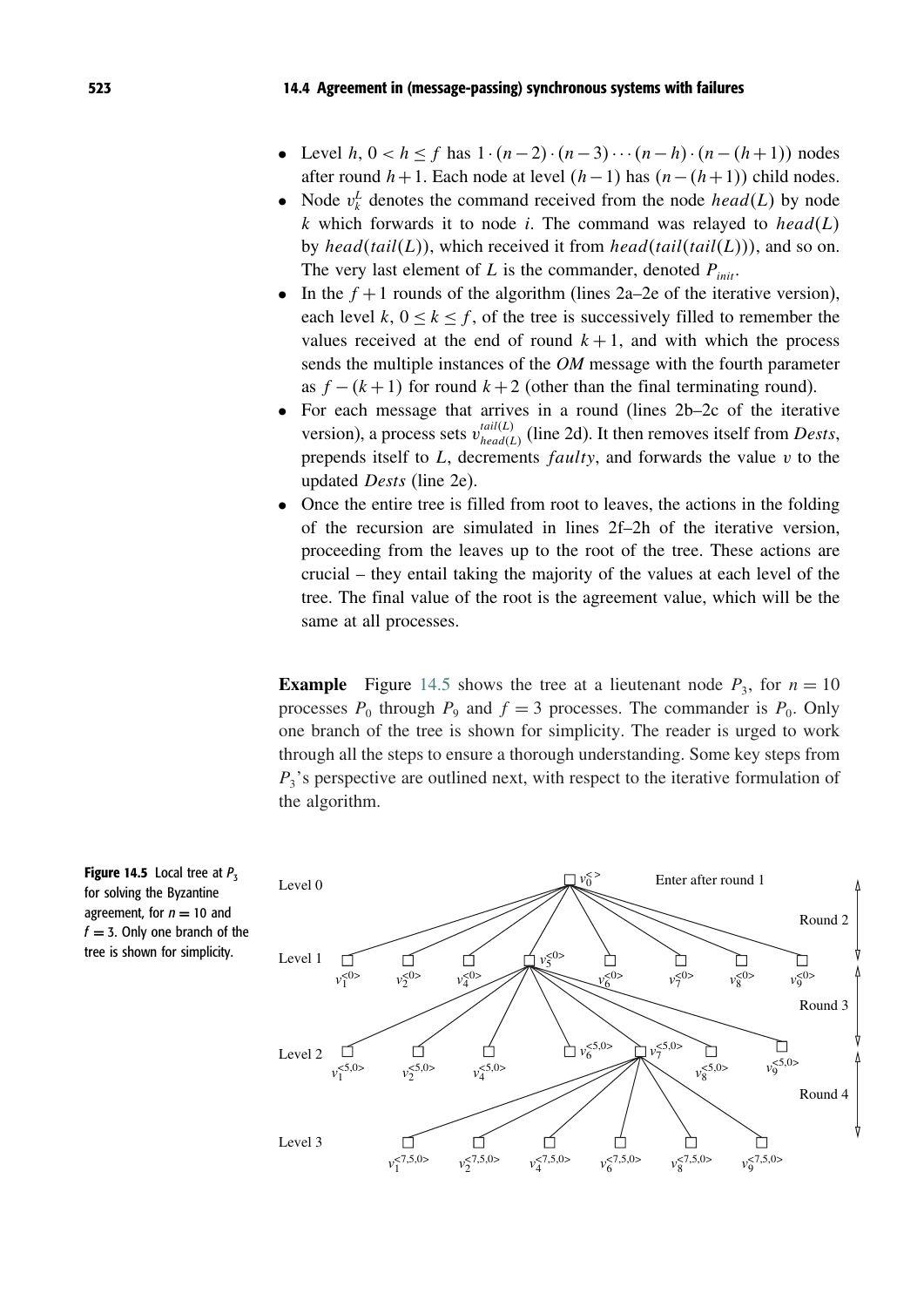- **Round 1**  $P_0$  sends its value to all other nodes. This corresponds to invoking *Oral\_Msg* (3) in the recursive formulation. At the end of the round,  $P_3$  stores the received value in  $v_0^{\vee}$ .
- **Round 2**  $P_3$  acts as a source for this value and sends this value to all nodes except itself and  $P_0$ . This corresponds to invoking  $Oral\_Msg(2)$  in the recursive formulation. Thus,  $P_3$  sends 8 messages. It will receive a similar message from all other nodes except  $P_0$  and itself; the value received from  $P_k$  is stored in  $v_k^{\langle 0 \rangle}$ .
- Round 3 For each of the 8 values received in round 2,  $P_3$  acts as a source and sends the values to all nodes except (i) itself, (ii) nodes visited previously by the corresponding value, as remembered in the superscript list, and (iii) the direct sender of the received message, as indicated by the subscript. This corresponds to invoking *Oral Msg*  $(1)$  in the recursive formulation. Thus,  $P_3$  sends 7 messages for each of these 8 values, giving a total of 56 messages it sends in this round. Likewise it receives 56 messages from other nodes; the values are stored in level 2 of the tree.
- Round 4 For each of the 56 messages received in round 3,  $P_3$  acts a source and sends the values to all nodes except (i) itself, (ii) nodes visited previously by the corresponding value, as remembered in the superscript list, and (iii) the direct sender of the received message, as indicated by the subscript. This corresponds to invoking  $Oral\_Msg(0)$  in the recursive formulation. Thus,  $P_3$ sends 6 messages for each of these 56 values, giving a total of 336 messages it sends in this round. Likewise, it receives 336 messages, and the values are stored at level 3 of the tree. As this round is  $Oral\_Msg(0)$ , the received values are used as estimates for computing the majority function in the folding of the recursion.

An example of the majority computation is as follows:

- $P_3$  revises its estimate of  $v_7^{(5,0)}$  by taking *majority*  $(v_7^{(5,0)}, v_1^{(7,5,0)}, v_2^{(7,5,0)},$  $v_4^{(7,5,0)}, v_6^{(7,5,0)}, v_8^{(7,5,0)}, v_9^{(7,5,0)}$ . Similarly for the other nodes at level 2 of the tree.
- $P_3$  revises its estimate of  $v_5^{(0)}$  by taking *majority*  $(v_5^{(0)}, v_1^{(5,0)}, v_2^{(5,0)}, v_4^{(5,0)}, v_5^{(5,0)})$  $v_6^{\langle 5,0 \rangle}, v_7^{\langle 5,0 \rangle}, v_8^{\langle 5,0 \rangle}, v_9^{\langle 5,0 \rangle}$ . Similarly for the other nodes at level 1 of the tree.
- $P_3$  revises its estimate of  $v_0^{\langle\rangle}$  by taking *majority* $(v_0^{\langle\rangle}, v_1^{\langle 0 \rangle}, v_2^{\langle 0 \rangle}, v_3^{\langle 0 \rangle})$  $v_4^{(0)}$ ,  $v_5^{(0)}$ ,  $v_6^{(0)}$ ,  $v_7^{(0)}$ ,  $v_8^{(0)}$ ,  $v_9^{(0)}$ ). This is the consensus value.

#### *Correctness*

The correctness of the Byzantine agreement algorithm (Algorithm 14.3) can be observed from the following two informal inductive arguments. Here we assume that the *Oral\_Msg* algorithm is invoked with parameter  $x$ , and that there are a total of f malicious processes. There are two cases depending on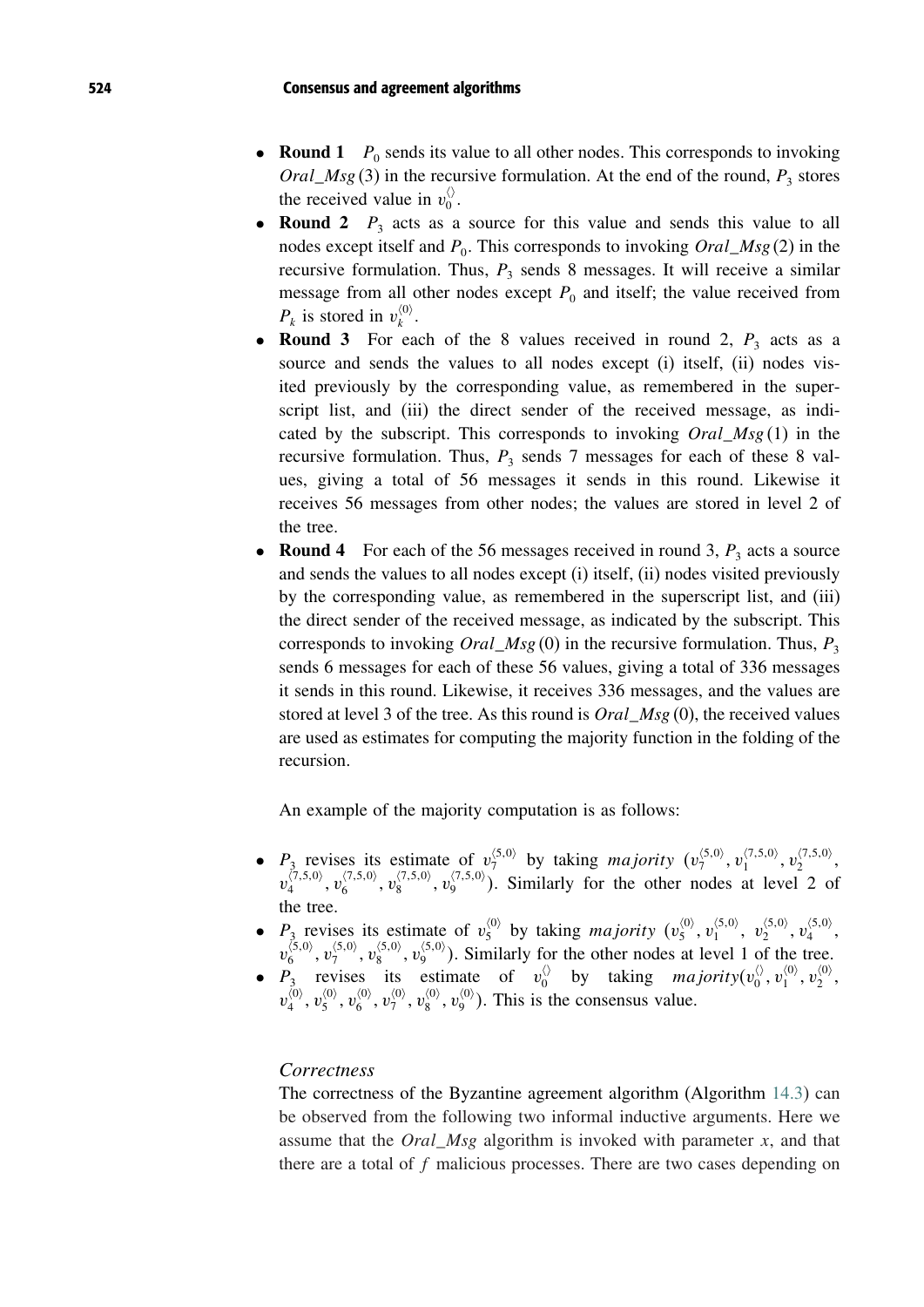whether the commander is malicious. A malicious commander causes more chaos than an honest commander.

#### *Loyal commander*

Given f and x, if the commander process is loyal, then *Oral Msg*  $(x)$  is correct if there are at least  $2f + x$  processes.

This can easily be seen by induction on  $x$ :

- For  $x = 0$ , Oral Msg (0) is executed, and the processes simply use the (loyal) commander's value as the consensus value.
- Now assume the above induction hypothesis for any  $x$ .
- Then for *Oral*  $Msg(x + 1)$ , there are  $2f + x + 1$  processes including the commander. Each loyal process invokes *Oral Msg (x)* to broadcast the (loyal) commander's value  $v_0$  – here it acts as a commander for this invocation it makes. As there are  $2f + x$  processes for each such invocation, by the induction hypothesis, there is agreement on this value (at all the honest processes) – this would be at level 1 in the local tree in the folding of the recursion. In the last step, each loyal process takes the majority of the direct order received from the commander (level 0 entry of the tree), and its estimate of the commander's order conveyed to other processes as computed in the level 1 entries of the tree. Among the  $2f + x$  values taken in the majority calculation (this includes the commanders's value but not its own), the majority is loyal because  $x > 0$ . Hence, taking the majority works.

#### *No assumption about commander*

Given f, Oral\_Msg (x) is correct if  $x \ge f$  and there are a total of  $3x + 1$  or more processes.

This case accounts for both possibilities – the commander being malicious or honest. An inductive argument is again useful.

- For  $x = 0$ , Oral\_Msg (0) is executed, and as there are no malicious processes  $(0 > f)$  the processes simply use the (loyal) commander's value as the consensus value. Hence the algorithm is correct.
- Now assume the above induction hypothesis for any  $x$ .
- Then for *Oral*  $Msg(x + 1)$ , there are at least  $3x + 4$  processes including the commander and at most  $x+1$  are malicious.
	- (Loyal commander:) If the commander is loyal, then we can apply the argument used for the "loyal commander" case above, because there will be more than  $(2(f+1)+(x+1))$  total processes.
	- (Malicious commander:) There are now at most  $x$  other malicious processes and  $3x+3$  total processes (excluding the commander). From the induction hypothesis, each loyal process can compute the consensus value using the majority function in the protocol.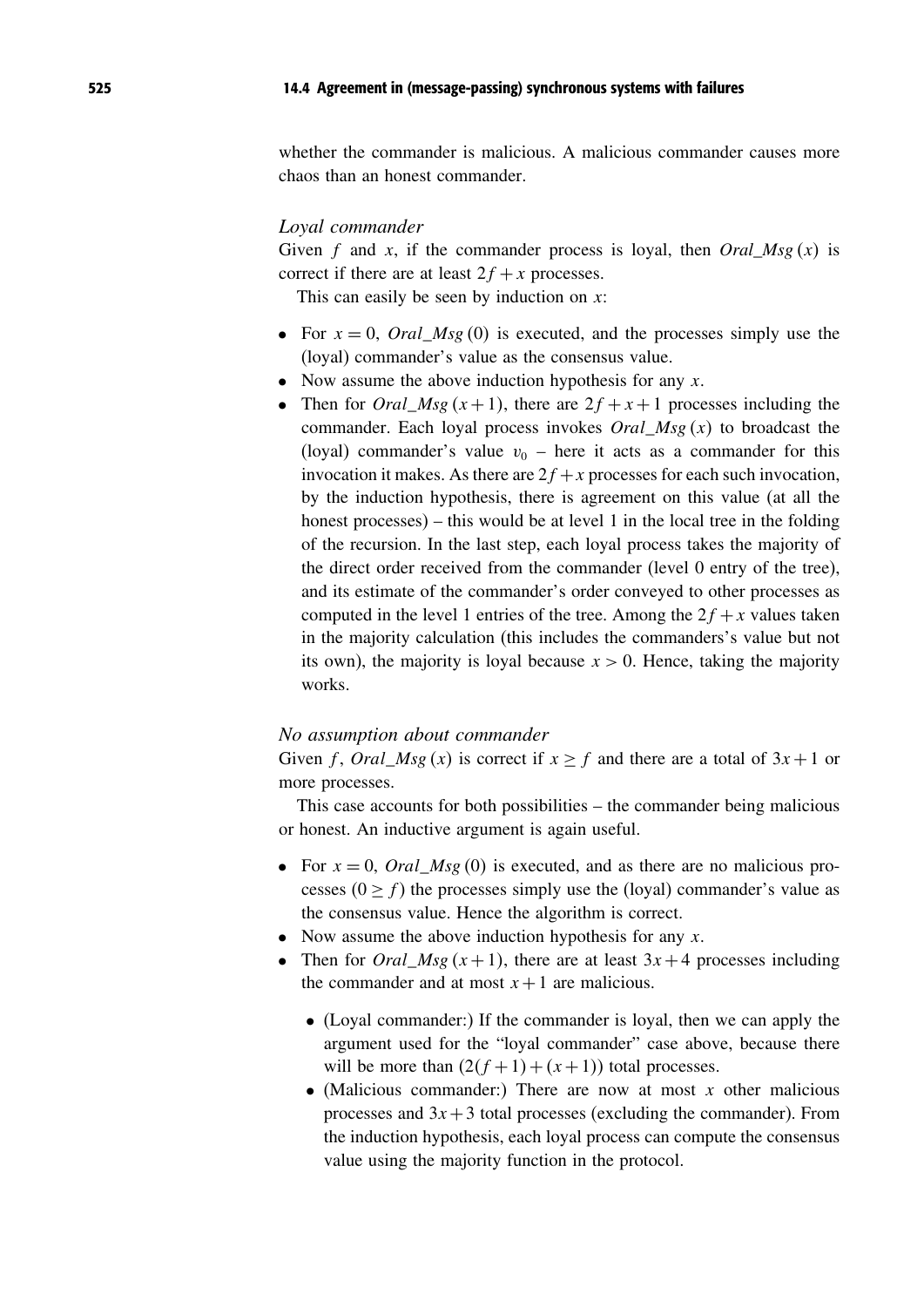#### *Illustration of arguments*

In Figure 14.6(a), the commander who invokes  $Oral\_Msg(x)$  is loyal, so all the loyal processes have the same estimate. Although the subsystem of  $3x$  processes has x malicious processes, all the loyal processes have the same view to begin with. Even if this case repeats for each nested invocation of *Oral Msg*, even after x rounds, among the processes, the loyal processes are in a simple majority, so the majority function works in having them maintain the same common view of the loyal commander's value. (Of course, had we known the commander was loyal, then we could have terminated after a single round, and neither would we be restricted by the  $n > 3x$  bound.) In Figure 14.6(b), the commander who invokes *Oral Msg (x)* may be malicious and can send conflicting values to the loyal processes. The subsystem of  $3x$  processes has  $x-1$ malicious processes, but all the loyal processes do not have the same view to begin with.

#### *Complexity*

The algorithm requires  $f + 1$  rounds, an exponential amount of local memory, and

$$
(n-1) + (n-1)(n-2) + \cdots + [(n-1)(n-2) \cdots (n-f-1)]
$$
 messages.

## Phase-king algorithm for consensus: polynomial (synchronous system)

The Lamport–Shostak–Pease algorithm [21] requires  $f + 1$  rounds and can tolerate up to  $f \leq \lfloor \frac{n-1}{3} \rfloor$  malicious processes, but requires an exponential number of messages. The *phase-king* algorithm proposed by Berman and Garay [4] solves the consensus problem under the same model, requiring  $f + 1$  phases, and a polynomial number of messages (which is a huge saving),



Figure 14.6 The effects of a loyal or a disloyal commander in a system with  $n = 14$  and  $f = 4$ . The subsystems that need to tolerate  $k$  and  $k - 1$ traitors are shown for two cases. (a) Loyal commander. (b) No assumptions about commander.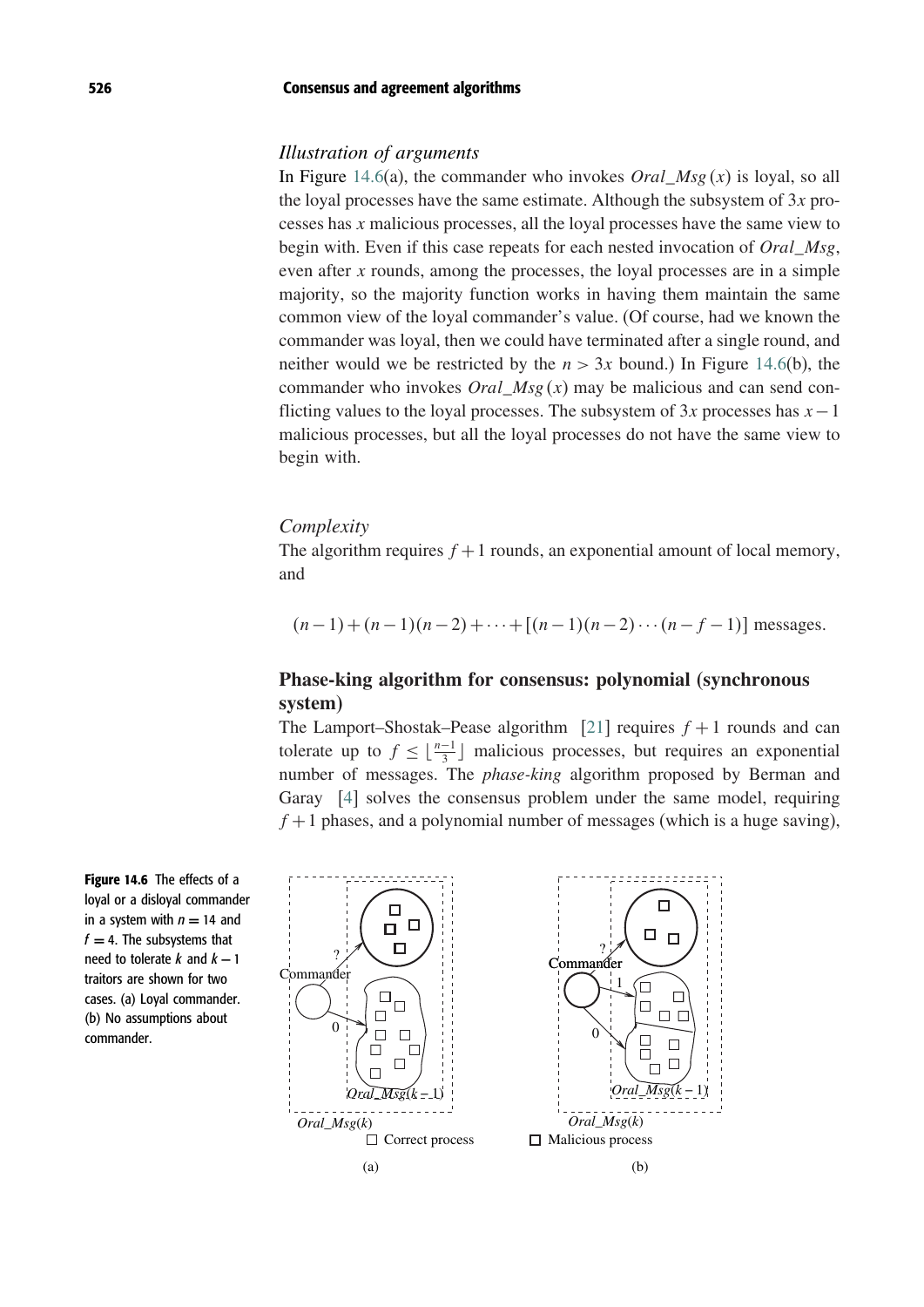but can tolerate only  $f < \lceil n/4 \rceil$  malicious processes. The algorithm is so called because it operates in  $f + 1$  phases, each with two rounds, and a unique process plays an asymmetrical role as a leader in each round.

The phase-king algorithm is given in Algorithm 14.4, and assumes a binary decision variable. The message pattern is illustrated in Figure 14.7.

| (variables)                                                                                  |
|----------------------------------------------------------------------------------------------|
| <b>boolean</b> : $v \leftarrow$ initial value;                                               |
| <b>integer</b> : $f \leftarrow$ maximum number of malicious processes, $f < [n/4]$ ;         |
| (1) Each process executes the following $f + 1$ phases, where $f < n/4$ :                    |
| (1a) for <i>phase</i> = 1 to $f + 1$ do                                                      |
| Execute the following round 1 actions:<br>(1b)                                               |
| (1c)<br><b>broadcast</b> $v$ to all processes;                                               |
| (1d)<br><b>await</b> value $v_i$ from each process $P_i$ ;                                   |
| (1e)<br><i>majority</i> $\longleftarrow$ the value among the $v_i$ that occurs $> n/2$ times |
| (default value if no majority);                                                              |
| (1f)<br>$mult \longleftarrow$ number of times that <i>majority</i> occurs;                   |
| (1g)<br>Execute the following round 2 actions:                                               |
| (1h)<br><b>if</b> $i = phase$ then                                                           |
| (1i)<br><b>broadcast</b> <i>majority</i> to all processes;                                   |
| <b>receive</b> <i>tiebreaker</i> from $P_{phase}$ (default value if nothing is<br>(1j)       |
| received);                                                                                   |
| if $mult > n/2 + f$ then<br>(1k)                                                             |
| (11)<br>$v \longleftarrow$ majority;                                                         |
| else $v \leftarrow tiebreaker;$<br>(1m)                                                      |
| if $phase = f + 1$ then<br>(1n)                                                              |
| output decision value $v$ .<br>(1 <sub>0</sub> )                                             |

**Algorithm 14.4** Phase-king algorithm  $[4]$  – polynomial number of unsigned messages,  $n > 4f$ . Code is for process  $P_i$ ,  $1 \le i \le n$ .



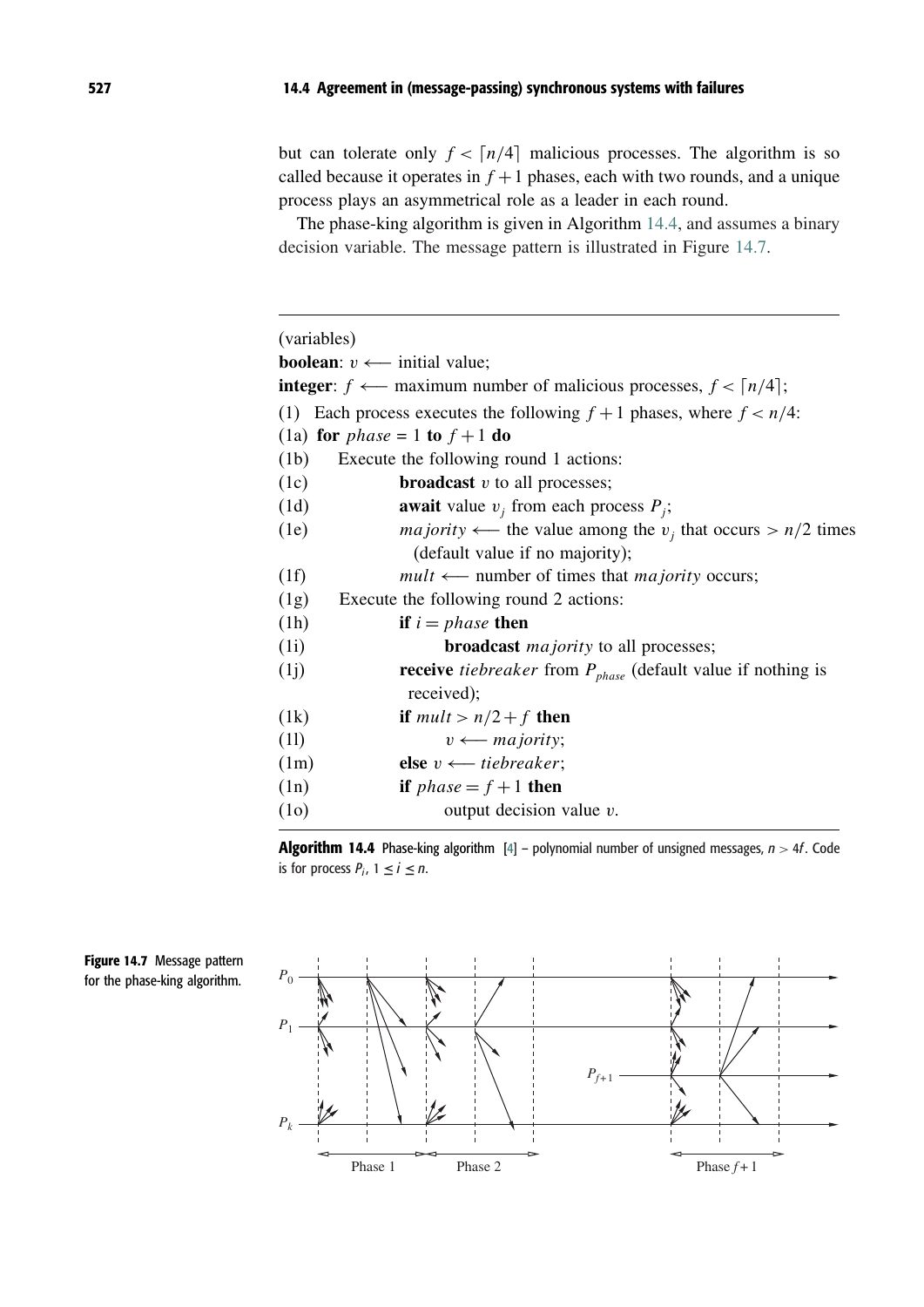- **Round 1** In the first round (lines 1b–1f) of each phase, each process broadcasts its estimate of the consensus value to all other processes, and likewise awaits the values broadcast by others. At the end of the round, it counts the number of "1" votes and the number of "0" votes. If either number is greater than  $n/2$ , then it sets its *majority* variable to that consensus value, and sets mult to the number of votes received for the majority value. If neither number is greater than  $n/2$ , which may happen when the malicious processes do not respond, and the correct processes are split among themselves, then a default value is used for the *majority* variable.
- Round 2 In the second round (lines 1g-1o) of each phase, the phase king initiates processing – the phase king for phase  $k$  is the process with identifier  $P_k$ , where  $k \in \{1, ..., n\}$ . The phase king broadcasts its majority value majority, which serves the role of a tie-breaker vote for those other processes that have a value of *mult* of less than  $n/2 + f$ . Thus, when a process receives the tie-breaker from the phase king, it updates its estimate of the decision variable  $v$  to the value sent by the phase king if its own mult variable  $\langle n/2+f$ . The reason for this is that among the votes for its own majority value, f votes could be bogus and hence it does not have a clear majority of votes (i.e.,  $> n/2$ ) from the non-malicious processes. Hence, it adopts the value of the phase king. However, if  $mult > n/2 + f$ (lines 1k–1l), then it has received a clear majority of votes from the nonmalicious processes, and hence it updates its estimate of the consensus variable  $v$  to its own majority value, irrespective of what tie-breaker value the phase king has sent in the second round.

At the end of  $f + 1$  phases, it is guaranteed that the estimate v of all the processes is the correct consensus value.

#### *Correctness*

The correctness reasoning is in three steps:

- 1. Among the  $f + 1$  phases, the phase king of some phase k is non-malicious because there are at most  $f$  malicious processes.
- 2. As the phase king of phase k is non-malicious, all non-malicious processes can be seen to have the same estimate value  $v$  at the end of phase  $k$ . Specifically, observe that any two non-malicious processes  $P_i$  and  $P_j$  can set their estimate  $v$  in three ways:
	- (a) Both  $P_i$  and  $P_j$  use their own *majority* values. Assume  $P_i$ 's *majority* value is x, which implies that  $P_i$ 's  $mult > n/2+f$ , and of these voters, at least  $n/2$  are non-malicious. This implies that  $P_i$  must also have received at least  $n/2$  votes for x, implying that its majority value majority must also be  $x$ .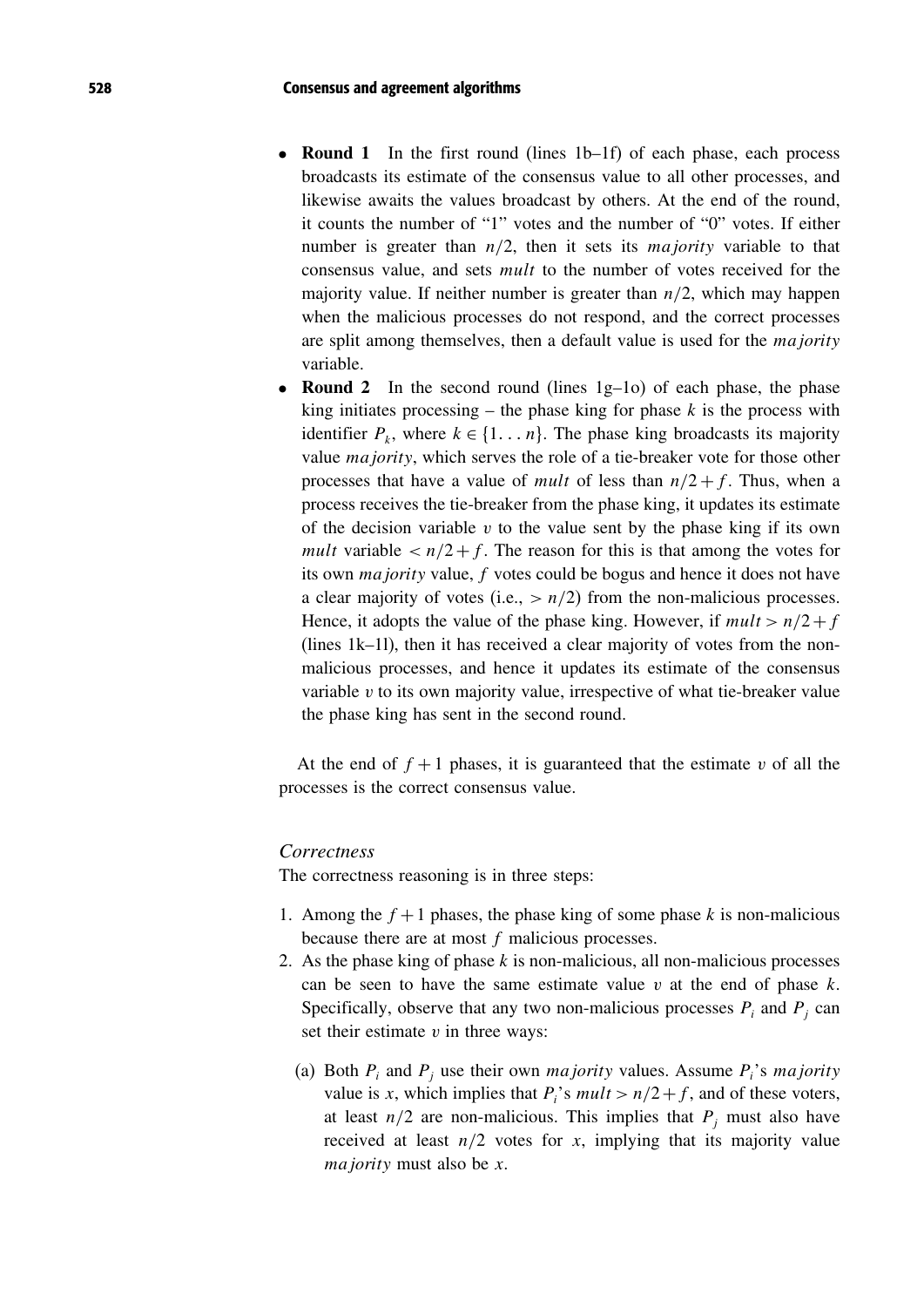#### 529 14.5 Agreement in asynchronous message-passing systems with failures

- (b) Both  $P_i$  and  $P_j$  use the phase king's tie-breaker value. As  $P_k$  is nonmalicious it must have sent the same tie-breaker value to both  $P_i$  and  $P_j$ .
- (c)  $P_i$  uses its majority value as the new estimate and  $P_i$  uses the phase king's tie-breaker as the new estimate. Assume  $P_i$ 's *majority* value is x, which implies that  $P_i$ 's mult  $> n/2+f$ , and of these voters, at least  $n/2$  are non-malicious. This implies that phase king  $P_k$  must also have received at least  $n/2$  votes for x, implying that its majority value *ma jority* that it sends as tie-breaker must also be x.

For all three possibilities, any two non-malicious processes  $P_i$  and  $P_j$  agree on the consensus estimate at the end of phase k, where the phase king  $P_k$ is non-malicious.

3. All non-malicious processes have the same consensus estimate  $x$  at the start of phase  $k+1$  and they continue to have the same estimate at the end of phase  $k+1$ . This is self-evident because we have that  $n > 4f$  and each non-malicious process receives at least  $n - f > n/2 + f$  votes for x from the other non-malicious processes in the first round of phase  $k+1$ . Hence, all the non-malicious processes retain their estimate  $v$  of the consensus value as x at the end of phase  $k+1$ .

The same logic holds for all subsequent phases. Hence, the consensus value is correct.

*Complexity*

The algorithm requires  $f + 1$  phases with two sub-rounds in each phase, and  $(f+1)[(n-1)(n+1)]$  messages.

# 14.5 Agreement in asynchronous message-passing systems with failures

## 14.5.1 Impossibility result for the consensus problem

Fischer *et al.* [12] showed a fundamental result on the impossibility of reaching agreement in an asynchronous (message-passing) system, even if a single process is allowed to have a crash failure. This result, popularly known as the FLP impossibility result, has a significant impact on the field of designing distributed algorithms in a failure-susceptible system. The correctness proof of this result also introduced the important notion of *valency* of global states.

For any global state *GS*, let  $v(GS)$  denote the set of possible values that can be agreed upon in some global state reachable from *GS*.  $|v(GS)|$  is defined as the *valency* of global state *GS*. For a boolean decision value, a global state can be *bivalent*, i.e., have a valency of two, or *monovalent*, i.e., having a valency of one. A monovalent state *GS* is *1-valent* if  $v(GS) = \{1\}$  and it is *0-valent* if  $v(GS) = \{0\}$ . Bivalency of a global state captures the idea of uncertainty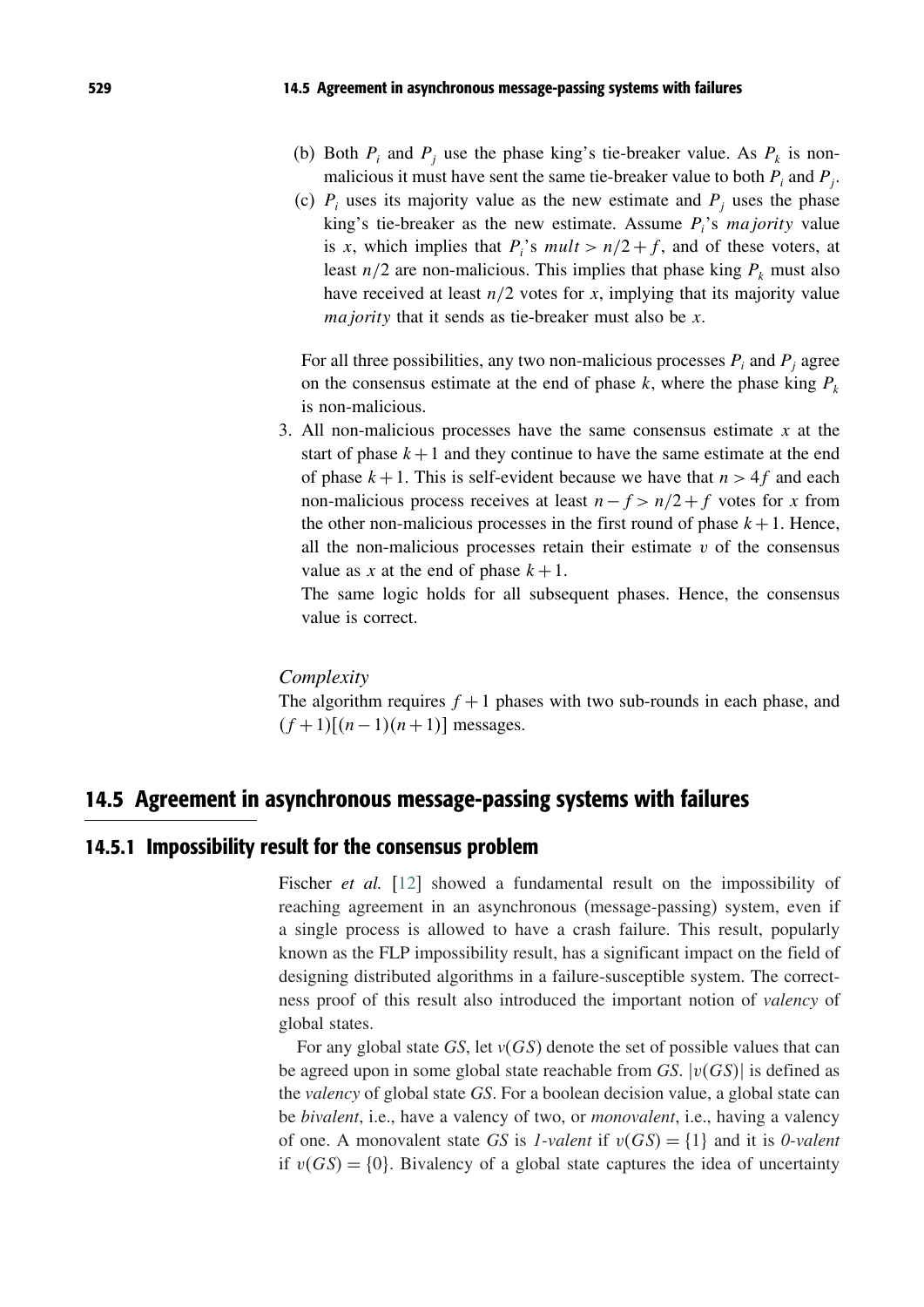in the decision, as either a 0-valent or a 1-valent state may be reachable from this bivalent state.

In an (asynchronous) failure-free system, Section 14.3 showed how to design protocols that can reach consensus. Observe that the consensus value can be solely determined by the inputs. Hence, the initial state is monovalent.

In the face of failures, it can be shown that a consensus protocol necessarily has a bivalent initial state (assuming each process can have an arbitrary initial value from  $\{0, 1\}$ , to rule out trivial solutions). This argument is by contradiction. Clearly, the initial state where inputs are all 0 is 0-valent and the initial state where inputs are all 1 is 1-valent. Transforming the input assignments from the all-0 case to the all-1 case, observe that there must exist input assignments  $I_a$  and  $I_b$  that are 0-valent and 1-valent, respectively, and that they differ in the input value of only one process, say  $P_i$ . If a 1-failure tolerant consensus protocol exists, then:

- 1. Starting from  $I_a$ , if  $P_i$  fails immediately, the other processes must agree on 0 due to the termination condition.
- 2. Starting from  $I<sub>b</sub>$ , if  $P<sub>i</sub>$  fails immediately, the other processes must agree on 1 due to the termination condition.

However, execution 2 looks identical to execution 1, to all processes, and must end with a consensus value of 0, a contradiction. Hence, there must exist at least one bivalent initial state.

Observe that reaching consensus requires some form of exchange of the intial values (either by message-passing or shared memory, depending on the model). Hence, a running process cannot make a unilateral decision on the consensus value. The key idea of the impossibility result is that, in the face of a potential process crash, it is not possible to distinguish between a crashed process and a process or link that is extremely slow. Hence, from a bivalent state, it is not possible to transition to a monovalent state. More specifically, the argument runs as follows. For a protocol to transition from a bivalent global state to a monovalent global state, and using the global time interleaved model for reasoning in the proof, there must exist a *critical step* execution that changes the valency by making a decision on the consensus value. There are two possibilities:

- The *critical step* is an event that occurs at a single process. However, other processes cannot tell apart the two scenarios in which this process has crashed, and in which this process is extremely slow. In both scenarios, the other processes can continue to wait forever and hence the processes may not reach a consensus value, remaining in bivalent state.
- The *critical step* occurs at two or more independent (i.e., not send–receive related) events at different processes. However, as independent events at different processes can occur in any permutation, the *critical step* is not well-defined and hence this possibility is not admissible.